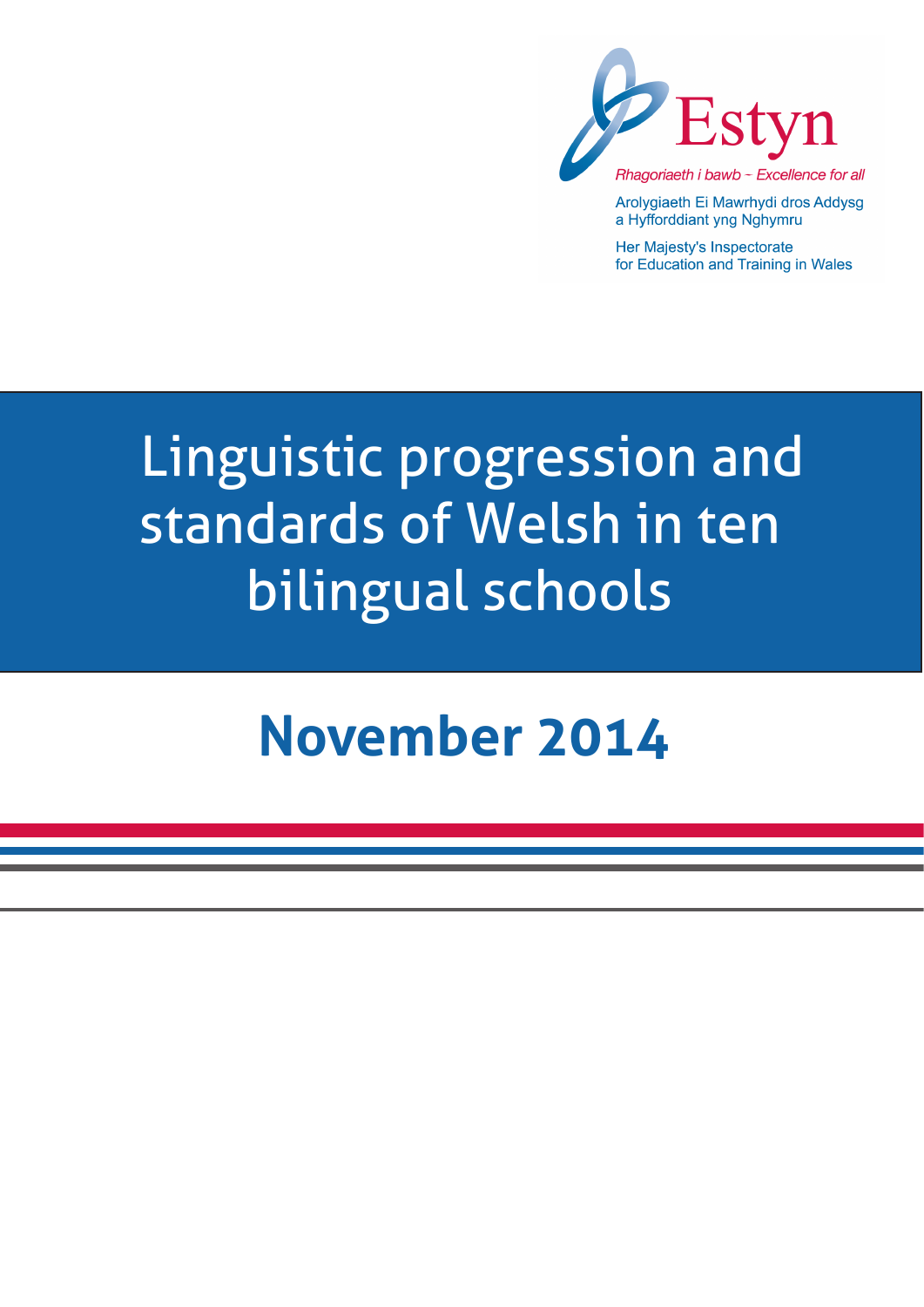#### **The purpose of Estyn is to inspect quality and standards in education and training in Wales. Estyn is responsible for inspecting:**

- A nursery schools and settings that are maintained by, or receive funding from, local authorities;
- $\lambda$  primary schools:
- A secondary schools;
- A special schools;
- $\blacktriangle$  pupil referral units;
- $\blacktriangle$  independent schools;
- $\blacktriangle$  further education:
- $\lambda$  independent specialist colleges;
- $\blacktriangle$  adult community learning;
- $\lambda$  local authority education services for children and young people;
- $\triangle$  teacher education and training;
- Welsh for adults;
- work-based learning; and
- $\blacktriangle$  learning in the justice sector.

Estyn also:

- A provides advice on quality and standards in education and training in Wales to the National Assembly for Wales and others; and
- A makes public good practice based on inspection evidence.

Every possible care has been taken to ensure that the information in this document is accurate at the time of going to press. Any enquiries or comments regarding this document/publication should be addressed to:

Publication Section Estyn Anchor Court Keen Road **Cardiff** CF24 5JW or by e-mail to [cyhoeddiadau@estyn.gov.uk](mailto:cyhoeddiadau@estyn.gov.uk)

This and other Estyn publications are available on our website: [www.estyn.gov.uk](http://www.estyn.gov.uk/)

#### **This report has been translated by Trosol (Welsh to English).**

**© Crown Copyright 2014: This report may be re-used free of charge in any format or medium provided that it is re-used accurately and not used in a misleading context. The material must be acknowledged as Crown copyright and the title of the document/publication specified.**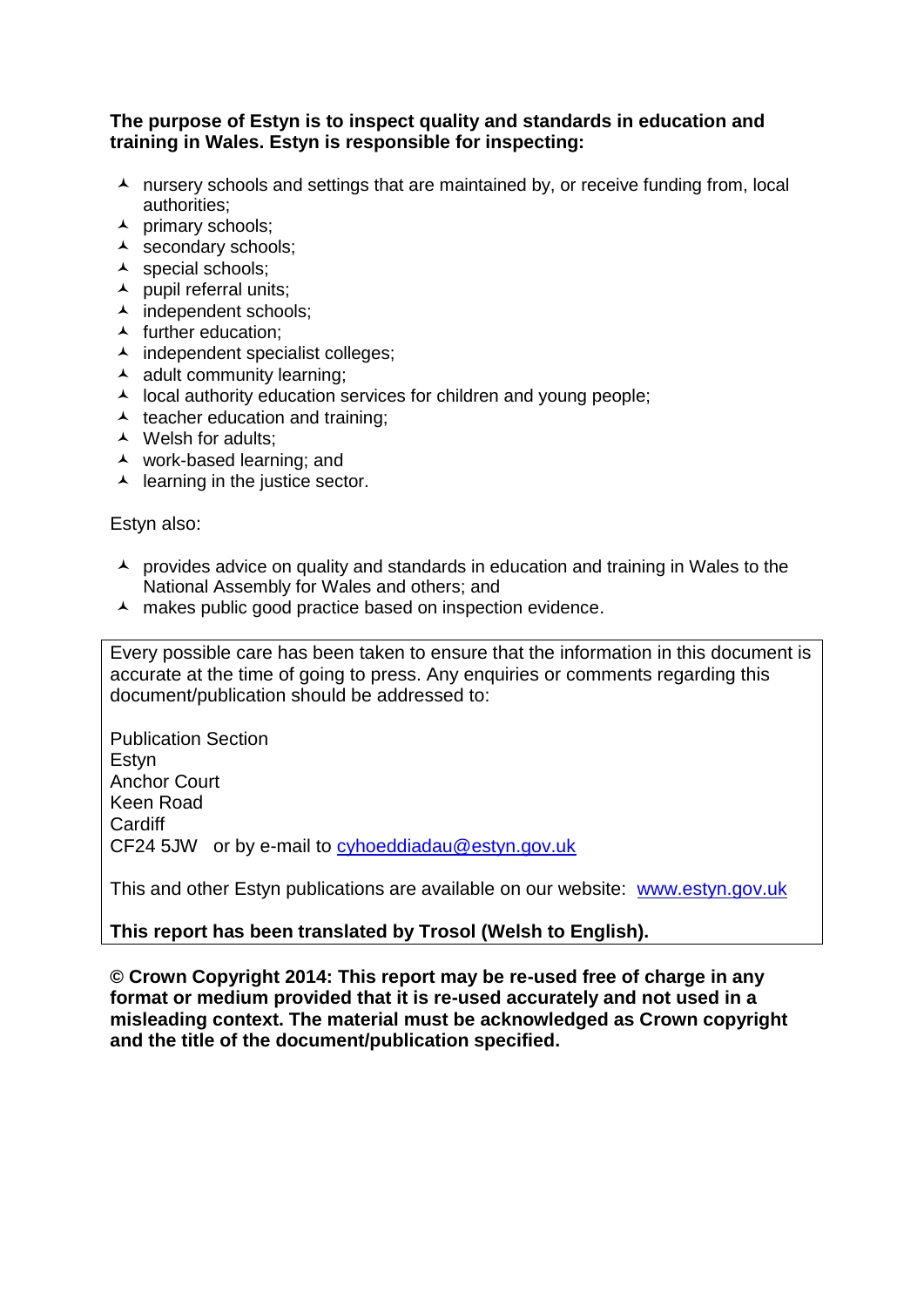| <b>Contents</b>                                                                                             | Page         |
|-------------------------------------------------------------------------------------------------------------|--------------|
|                                                                                                             |              |
| <b>Introduction</b>                                                                                         | 1            |
| <b>Background</b>                                                                                           | $\mathbf{2}$ |
| <b>Main findings</b>                                                                                        | 5            |
| <b>Recommendations</b>                                                                                      | 8            |
| 1 Linguistic progression and the role of the local authority                                                | 9            |
| 2 Curricular organisation                                                                                   | 14           |
| 3 Bilingual teaching                                                                                        | 16           |
| 4 Key stage 4 pupils' standards of Welsh                                                                    | 19           |
| 5 Leadership and vision                                                                                     | 22           |
| Appendix 1: Evidence base                                                                                   | 29           |
| Appendix 2: Defining schools according to Welsh language<br>provision: the categories for secondary schools | 30           |
| Appendix 3: Attainment data                                                                                 | 35           |
| The remit author and survey team                                                                            | 36           |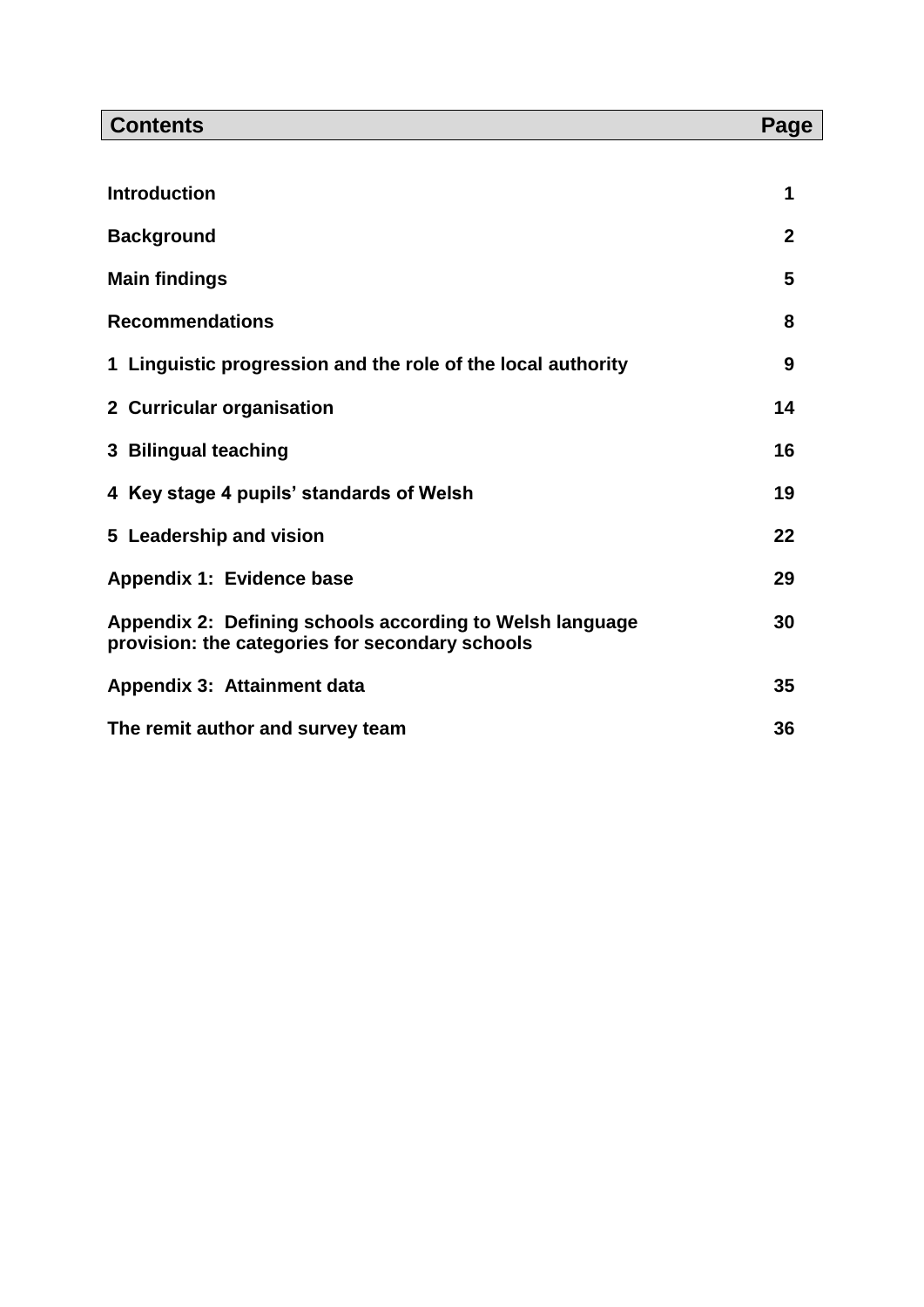#### **Introduction**

This report is a response to a request for advice in the annual remit letter to Estyn for 2013-2014 from the Minister for Education and Skills. The purpose of the report is to:

- report on the linguistic progression of pupils in key stage 4 in terms of studying Welsh as a first language and other qualifications through the medium of Welsh:
- evaluate the effectiveness of curricular models and teaching methods that are in place in bilingual schools; and
- identify and share good practice in relation to bilingual education.

The report is based on visits to ten schools, interviews with local authority representatives, analyses of school performance data and evidence from inspection reports. See Appendix 1 for more information about the evidence base. The report's main focus is the local authorities where most bilingual teaching occurs, namely Carmarthenshire, Ceredigion, Anglesey and Gwynedd authorities.

For the purposes of this report, we define a bilingual lesson as one that includes elements of teaching and learning through the medium of Welsh and English.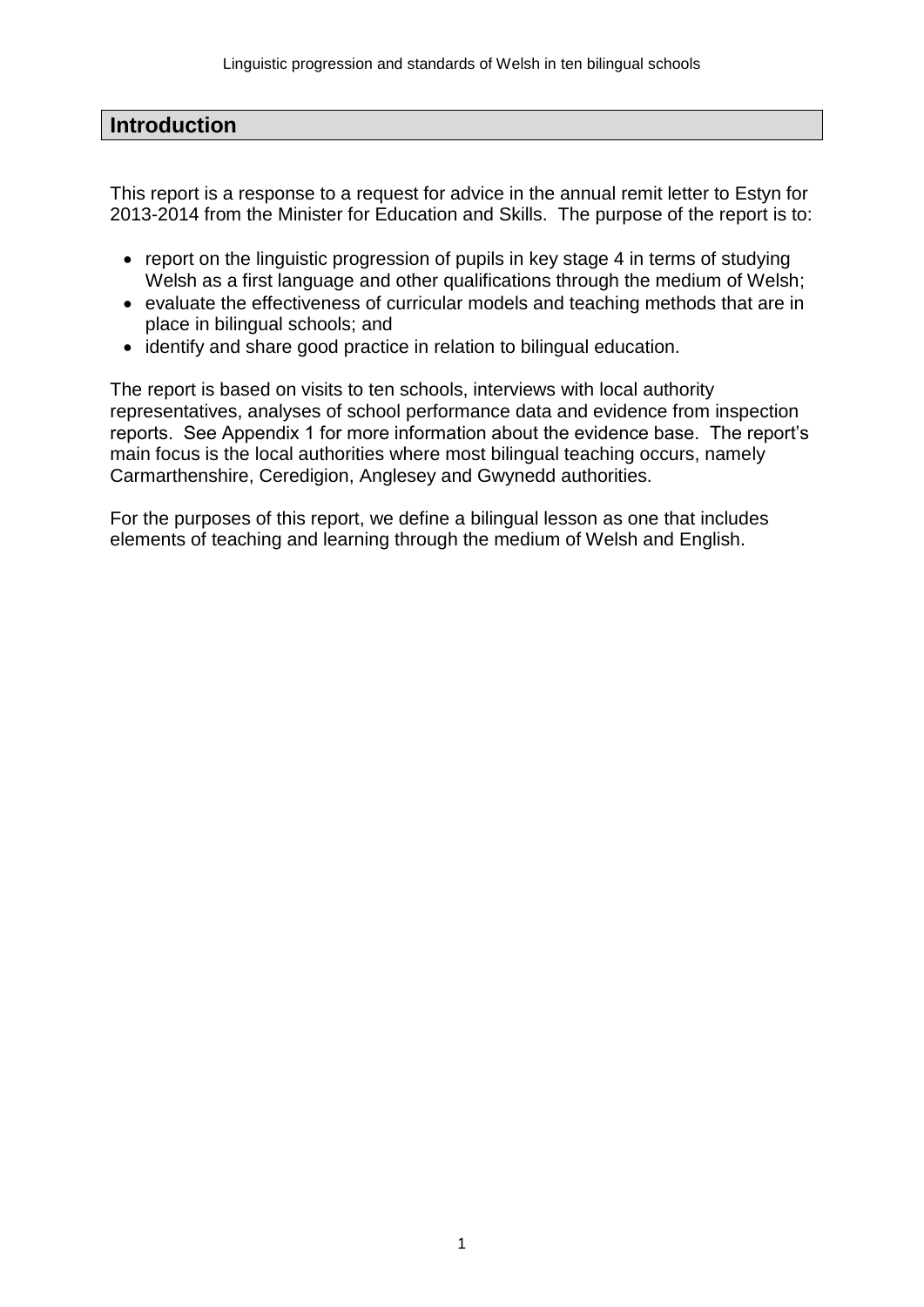#### **Background**

#### **Welsh-medium Education Strategy**

The context of the report is the Welsh Government's plans for Welsh education. In 2003, the Welsh Government published the *'Iaith Pawb'* action plan*. 1* To support this plan, a 'Welsh-medium Education Strategy' was developed. Outcome 3 of this strategy is 'more learners studying for qualifications through the medium of Welsh'<sup>2</sup>. Linked to this aim, there are specific targets (see table 1) for increasing the proportion of pupils who follow their GCSE courses in key stage 4 through the medium of Welsh.

#### **Table 1: All-Wales targets for increasing the proportion of pupils who follow their courses in key stage 4 through the medium of Welsh**

| <b>Indicators</b>                       | 2009     | 2013    | 2015   | 2020   |
|-----------------------------------------|----------|---------|--------|--------|
|                                         | baseline | data    | target | target |
| Percentage of learners entered for      | 80.9%**  | 81.6%** | 84%    | 88%    |
| GCSE Welsh (first language)             |          |         |        |        |
| entered for at least two further level  |          |         |        |        |
| 1/2 qualifications through the          |          |         |        |        |
| medium of Welsh*                        |          |         |        |        |
| Percentage of learners entered for      | 58.4%**  | 55.5%** | 62%    | 68%    |
| <b>GCSE Welsh (first language)</b>      |          |         |        |        |
| entered for at least five further level |          |         |        |        |
| 1/2 qualifications through the          |          |         |        |        |
| medium of Welsh *                       |          |         |        |        |

<span id="page-4-0"></span>*Source: Welsh-medium Education Strategy (Welsh Government, April 2010)[2](#page-4-0)*

\* excluding Welsh literature; short courses count as one subject

\*\* based on WJEC data

In this report, the term 'linguistic progression' is used to refer to the number of pupils who continue to study Welsh as a first language (there are no targets for this in the Welsh-medium Education Strategy) and study other subjects through the medium of Welsh as they move through the key stages. Many factors, in addition to school policies, have an effect on linguistic progression, including the language spoken at home and how much Welsh is spoken in the local community.

#### **Defining Welsh-medium schools and bilingual schools**

The Welsh Government's Information Document: 023/2007: 'Defining Schools According to Welsh-medium Provision', (Welsh Government, October 2007), categorises schools according to Welsh-medium provision. See Appendix 2 for details.

 1 <http://wales.gov.uk/depc/publications/welshlanguage/iaithpawb/iaithpawbe.pdf?lang=en>

<sup>2</sup> [Welsh-medium Education Strategy \(Welsh Government, April 2010\) Information document number: 083/2010](http://wales.gov.uk/topics/educationandskills/publications/guidance/welshmededstrat/?lang=en)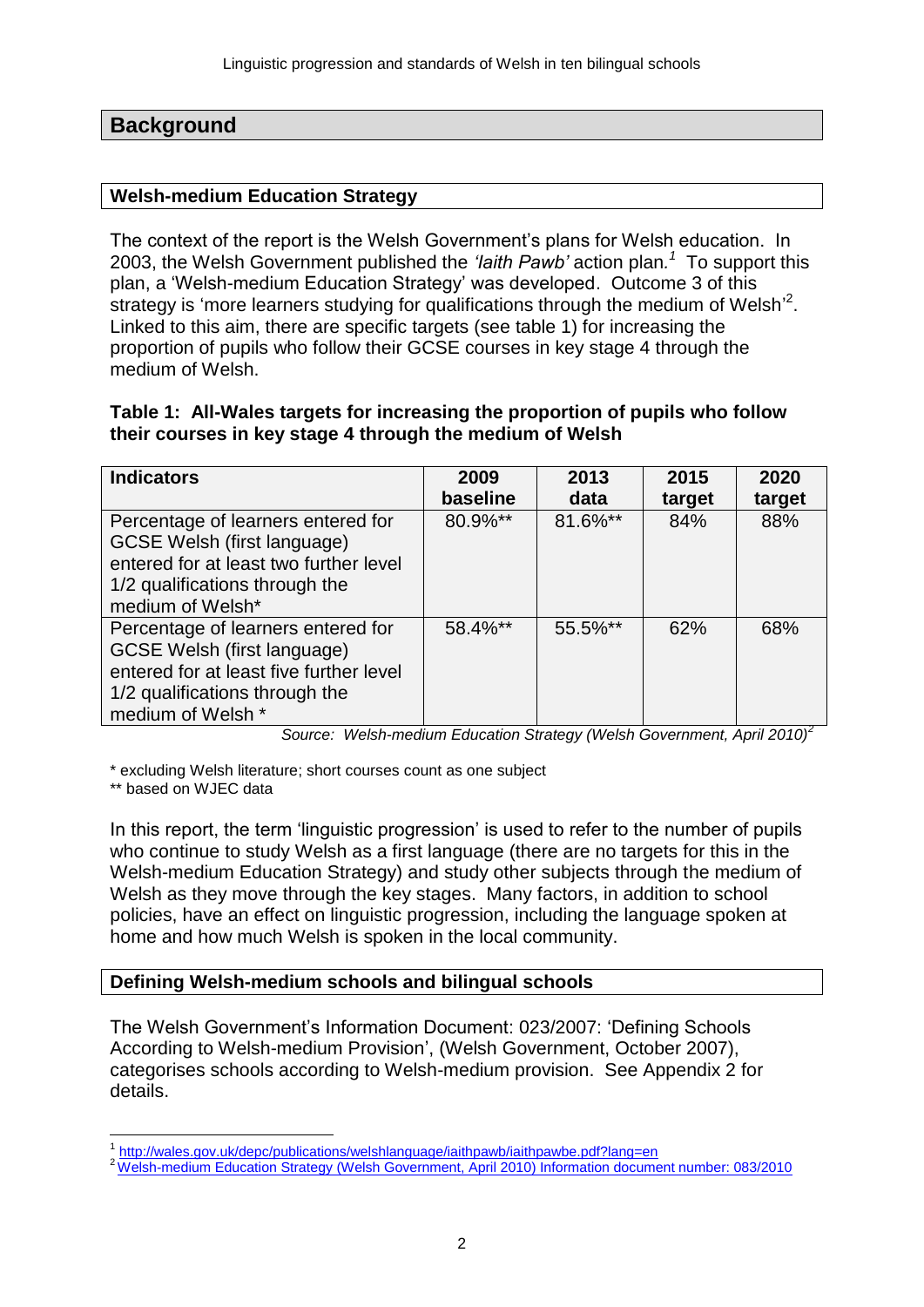In this report, in line with the above definitions, we use the term 'Welsh-medium school' for a designated Welsh-medium school in which nearly all subjects, except English, are taught through the medium of Welsh. The term 'bilingual school' is used for schools in which a number of subjects are studied in Welsh or English by different pupils.

Orally, several terms are used for schools in which Welsh is the medium of teaching, such as 'Welsh schools', 'bilingual schools', 'traditionally Welsh schools' or 'naturally Welsh schools'. These terms do not give a clear picture of the extent to which pupils are taught through the medium of Welsh or English or bilingually. Official categorisation, including sub-category 2A-Ch for bilingual schools, is not always used correctly by schools and local authorities. For example, some designated Welshmedium schools offer many subjects to pupils through the medium of English as well as Welsh.

The official categories are used on the [My Local School](http://mylocalschool.wales.gov.uk/) website. Education authorities can use the official definitions in the prospectuses sent to parents. In order to provide full information about the choices that are available, governing bodies need to provide details in school prospectuses about linguistic provision. If schools offer provision in Welsh and English, and if pupils are able to choose one or the other, prospectuses should explain what preconditions are attached to the choice. Table 2 includes information about pupils' linguistic backgrounds and provision in the schools that were visited.

| Local<br>authority | Category         | <b>School name</b>                        | Percentage<br>of pupils<br>who speak<br><b>Welsh at</b><br>home (a) | Percentage<br>of pupils<br>registered<br>for Welsh<br>first<br>language<br>GCSE (b) | <b>Percentage</b><br>of pupils<br>registered<br>for Welsh<br>first<br>language<br><b>GCSE who</b><br>achieved<br>grades<br>$A^*$ -C $(b)$ |  |
|--------------------|------------------|-------------------------------------------|---------------------------------------------------------------------|-------------------------------------------------------------------------------------|-------------------------------------------------------------------------------------------------------------------------------------------|--|
| Anglesey           | 2B               | Ysgol Gyfun<br>Llangefni                  | 68.0%                                                               | 87.1%                                                                               | 61.5%                                                                                                                                     |  |
| Anglesey           | 2B               | <b>Ysgol David</b><br>Hughes              | 42.0%                                                               | 74.2%                                                                               | 60.9%                                                                                                                                     |  |
| Anglesey           | 2B               | <b>Ysgol Uwchradd</b><br><b>Bodedern</b>  | 65.0%                                                               | 91.7%                                                                               | 52.5%                                                                                                                                     |  |
| Gwynedd            | Welsh-<br>medium | Ysgol Dyffryn<br>Ogwen<br><b>Bethesda</b> | 85.0%                                                               | 92.9%                                                                               | 69.2%                                                                                                                                     |  |
| Gwynedd            | Welsh-<br>medium | Ysgol Dyffryn<br><b>Nantlle</b>           | 84.0%                                                               | 96.7%                                                                               | 68.5%                                                                                                                                     |  |

#### **Table 2: Background information about the schools visited for the survey during the 2012-2013 academic year**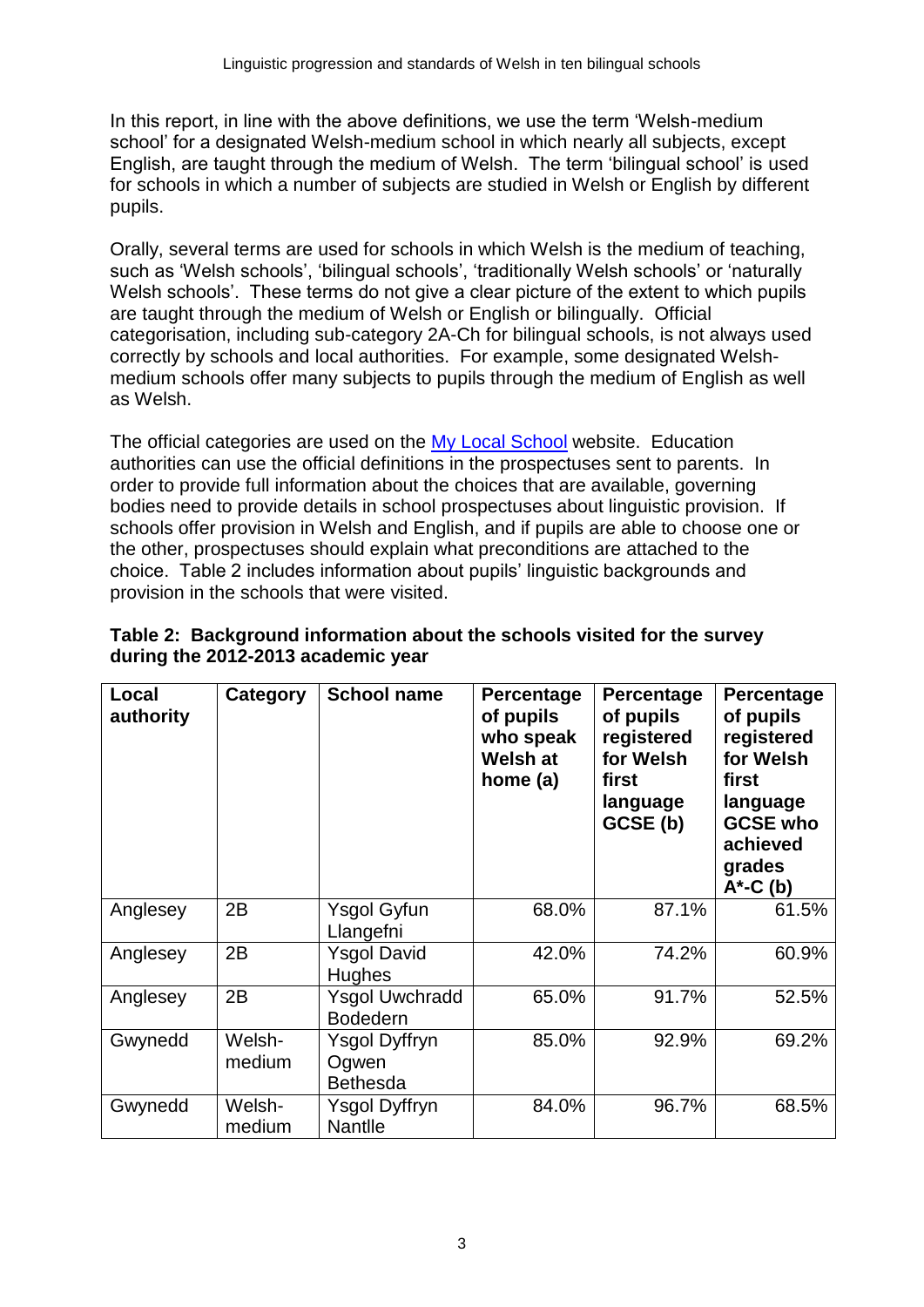Linguistic progression and standards of Welsh in ten bilingual schools

| Gwynedd             | Welsh-<br>medium | Ysgol Y<br>Moelwyn                                                           | 82.0% | 95.5% | 78.1% |
|---------------------|------------------|------------------------------------------------------------------------------|-------|-------|-------|
| Gwynedd             | Welsh-<br>medium | Ysgol Glan y<br>Môr                                                          | 78.0% | 89.7% | 90.8% |
| Ceredigion          | 2B               | <b>Ysgol Bro Pedr</b><br>(Formerly Ysgol<br><b>Llanbedr Pont</b><br>Steffan) | 47.0% | 56.5% | 87.1% |
| Ceredigion          | 2B               | <b>Ysgol Uwchradd</b><br>Aberteifi                                           | 34.0% | 42.2% | 65.7% |
| Carmarthen<br>shire | 2C               | Ysgol Dyffryn<br>Aman                                                        | 39.0% | 40.8% | 57.3% |

*(a) Source: 2013 pupil level annual school census (PLASC) (b) Source: Welsh Government key stage 4 results, 2012*

Note – The information about the linguistic category comes from the 'mylocalschool.com' website. These categories do not always match the Welsh Government's official categories.

Nearly all lessons observed for this survey were bilingual. In these lessons, a varied proportion of pupils who were registered to follow their courses in Welsh or English sat alongside each other.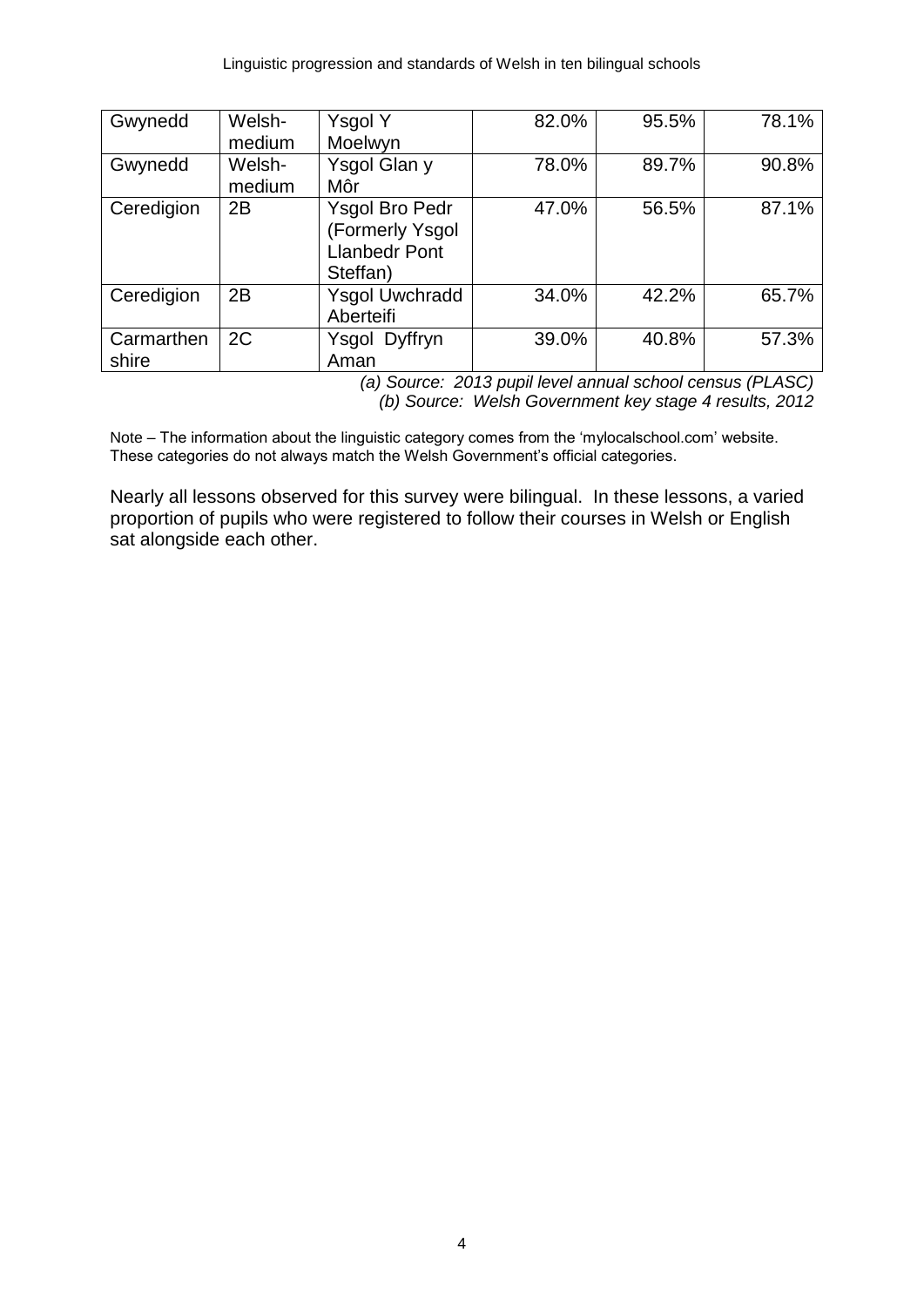# **Main findings**

#### **Studying Welsh first language**

- 1 Across Wales, a number of pupils who studied Welsh as a first language at primary school do not study Welsh as a first language after transferring to secondary school. As a result, these pupils do not develop their Welsh skills to the best of their ability, and a few pupils who have studied Welsh as a first language are entered inappropriately for the Welsh second language GCSE examination. The proportion of pupils studying Welsh as a first language falls from 19.8% in key stage 2 (2008), to 16.3% in key stage 3 (2011), and then to 15.3% in key stage 4 (2013).
- 2 Gwynedd, Anglesey, Ceredigion and Carmarthenshire authorities have the highest proportions of pupils in key stage 4 studying Welsh as a first language. These authorities also have the biggest decrease in the number studying Welsh first language between key stages 2 and 4 over the last six years. The decrease is approximately one in every five pupils, or more.

#### **Following other courses through the medium of Welsh**

- 3 Only in one in three bilingual schools do most pupils who study Welsh as a first language follow two or more additional GCSE courses through the medium of Welsh. Only in a very few bilingual schools do most pupils follow five or more additional GCSE courses through the medium of Welsh.
- 4 The survey visited schools in Carmarthenshire, Ceredigion, Anglesey and Gwynedd. Ceredigion and Anglesey local authorities have the lowest proportions of Welsh first language pupils (approximately 20%) who follow five additional GCSE courses through the medium of Welsh. Approximately half of Welsh first language pupils follow five additional GCSE courses through the medium of Welsh in Gwynedd and Carmarthenshire.

#### **Standards of Welsh**

- 5 In the bilingual schools that have the highest proportions of pupils who follow two or more additional GCSE courses through the medium of Welsh, most pupils use Welsh fluently in a range of contexts. In general, pupils who follow the most additional GCSE courses through the medium of Welsh have the best ability to discuss and write in Welsh.
- 6 On the whole, pupils in bilingual schools with low proportions of pupils who follow courses through the medium of Welsh do not have good enough speaking and writing skills in Welsh. A minority of pupils in these schools have a firm grasp of Welsh, but many use too many English words when speaking and writing. The majority of pupils are not confident in using Welsh orally or in writing because of the lack of opportunities to use the language in a range of contexts across the curriculum.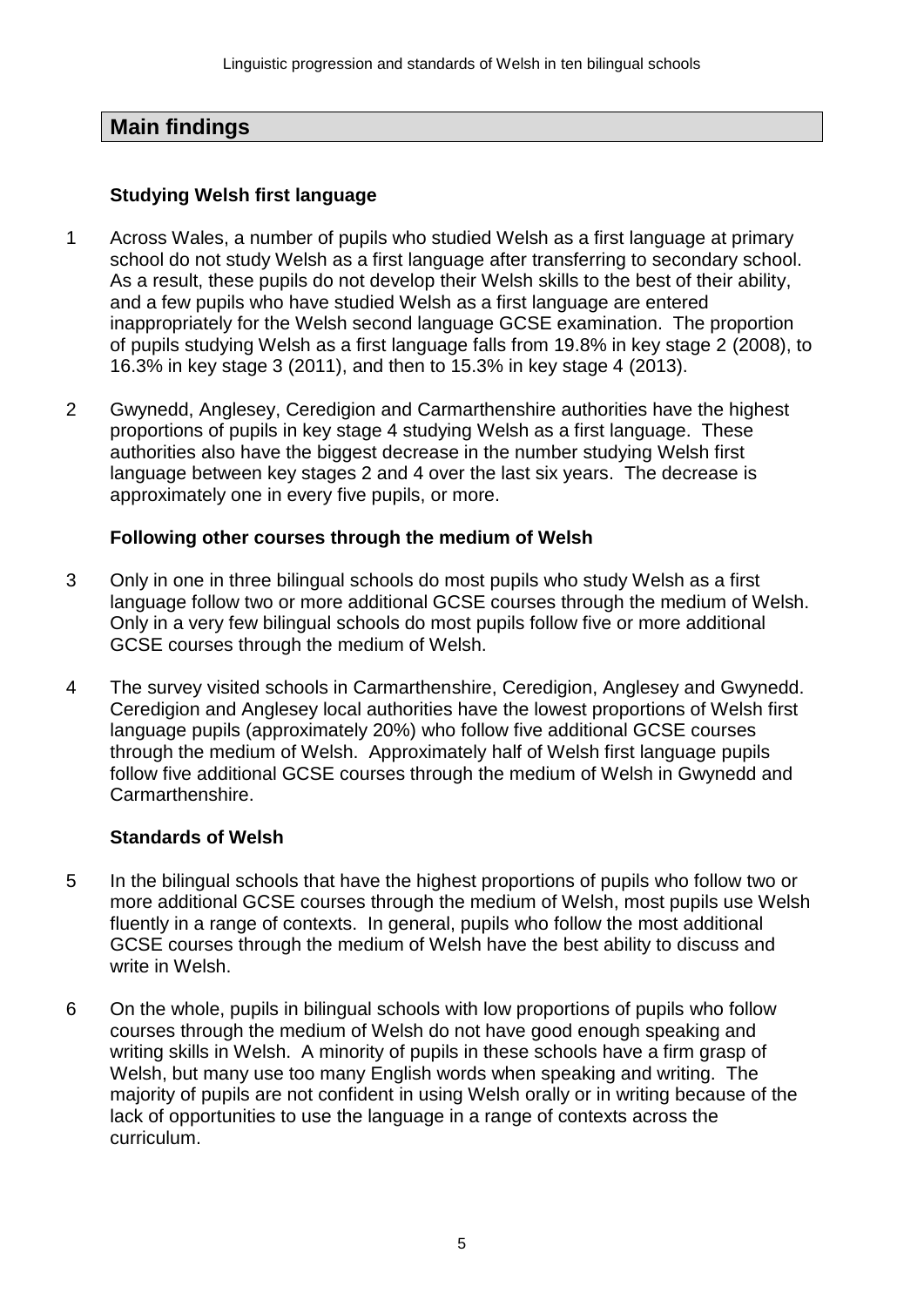# **Bilingual teaching**

- 7 In most of the bilingual lessons observed, pupils make good progress in both their understanding and subject skills. In these lessons, teachers have high expectations of the pupils' use of Welsh. In the majority of lessons, teachers deliver mainly through the medium of Welsh, and paraphrase core or complex ideas in English to ensure that everyone understands. In a minority of bilingual lessons, teachers repeat everything in Welsh and English. This slows the tempo of lessons unnecessarily.
- 8 Pupils in the bilingual lessons observed often develop their subject knowledge well by using Welsh and English-medium resources. Teachers ensure that pupils develop a good awareness of subject-specific terms in both languages. This has a positive effect on pupils' linguistic proficiency and on their confidence when discussing and writing in Welsh and English. It is only in a few lessons that teachers plan translanguaging activities carefully enough.
- 9 In a minority of the bilingual lessons observed, mainly in the schools in which lower percentages of pupils follow their courses through the medium of Welsh, teachers' expectations of what pupils can achieve while studying subjects through the medium of Welsh are not high enough. These teachers do not support the use of Welsh effectively enough, and pupils have the misconception that studying subjects through the medium of Welsh can hinder their academic success. In fact, pupils who follow their GCSE courses through the medium of Welsh achieve as well as, if not better than, those who follow most of their GCSE courses through the medium of English.
- 10 The majority of schools visited focus on improving pupils' literacy across the subjects they study, and the schools' marking policy gives appropriate attention to linguistic issues. However, a minority of teachers do not follow these policies when correcting pupils' work.

# **Leadership**

- 11 Leaders in the few bilingual schools that ensure that a high proportion of pupils study additional subjects through the medium of Welsh have high expectations of pupils' ability to achieve well in those subjects. They set ambitious targets to ensure linguistic progression and plan strategically to achieve them. These schools have a close relationship with parents, and present the advantages of continuing to study subjects through the medium of Welsh to them clearly. They plan carefully to provide an attractive and rich offer of general and vocational courses in Welsh and ensure extensive opportunities for pupils to develop their language skills across the curriculum. They also ensure that English-medium resources are available to pupils who speak little Welsh.
- 12 Developing Welsh skills is not a whole-school priority in a minority of the bilingual schools visited. They do not offer a wide enough range of courses through the medium of Welsh in key stage 4. Some teachers persuade pupils inappropriately to study subjects through the medium of English. A minority of bilingual schools do not plan effectively enough to promote social use of Welsh.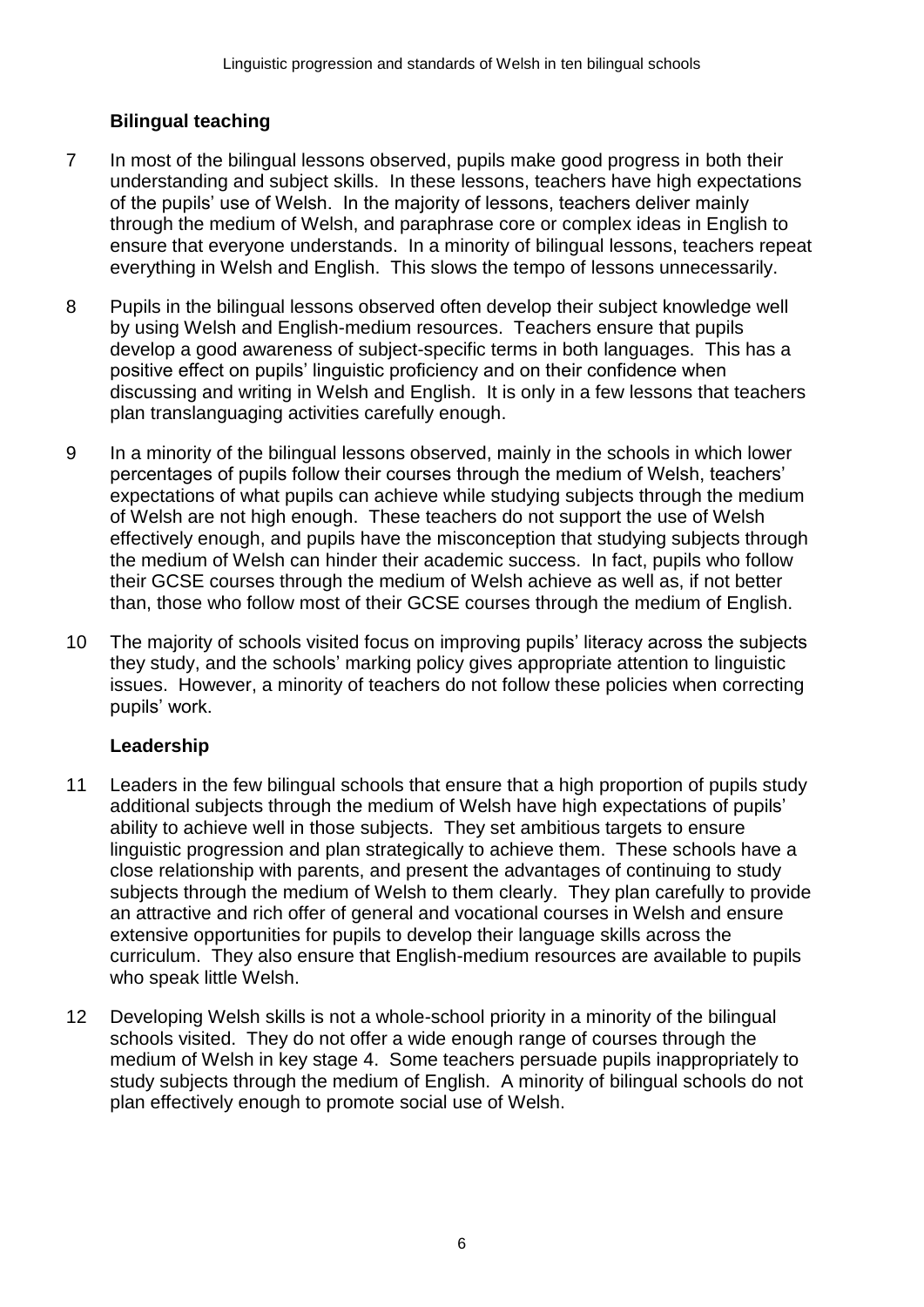#### **Staffing and resources**

- 13 The bilingual schools visited are facing a challenge in recruiting staff who are confident and capable of teaching their subjects through the medium of Welsh. However, the training and support that are available at school or on sabbatical courses develop staff's Welsh linguistic skills effectively, on the whole.
- 14 Many schools conduct in-service training sessions to refine their bilingual teaching strategies. Only a few bilingual schools have developed links with other schools in order to share good practice or facilitate the process of producing Welsh resources.
- 15 There are shortcomings in Welsh-medium resources. For example, the phraseology of Welsh-medium examination papers tends to be more complicated than in the corresponding English-medium papers, and this sometimes makes it difficult for pupils to understand the questions. At times, the meaning of questions in Welsh is not the same as in the English version. In addition, the use of subject-specific Welsh terms by examination boards is not always consistent from one year to the next. Not all teaching resources that exist on 'Hwb<sup>'3</sup> are available in Welsh.

#### **Authorities**

 $\overline{a}$ 

16 Only Gwynedd has high enough expectations of schools to increase the proportion of pupils who continue to study subjects through the medium of Welsh in key stage 4, and support schools to achieve ambitious targets. Addressing this lack of progression is not a priority for the majority of local authorities.

<sup>3</sup> All-Wales Learning Platform that aims to support and promote teachers to operate in a digital environment and share their practice and digital resources.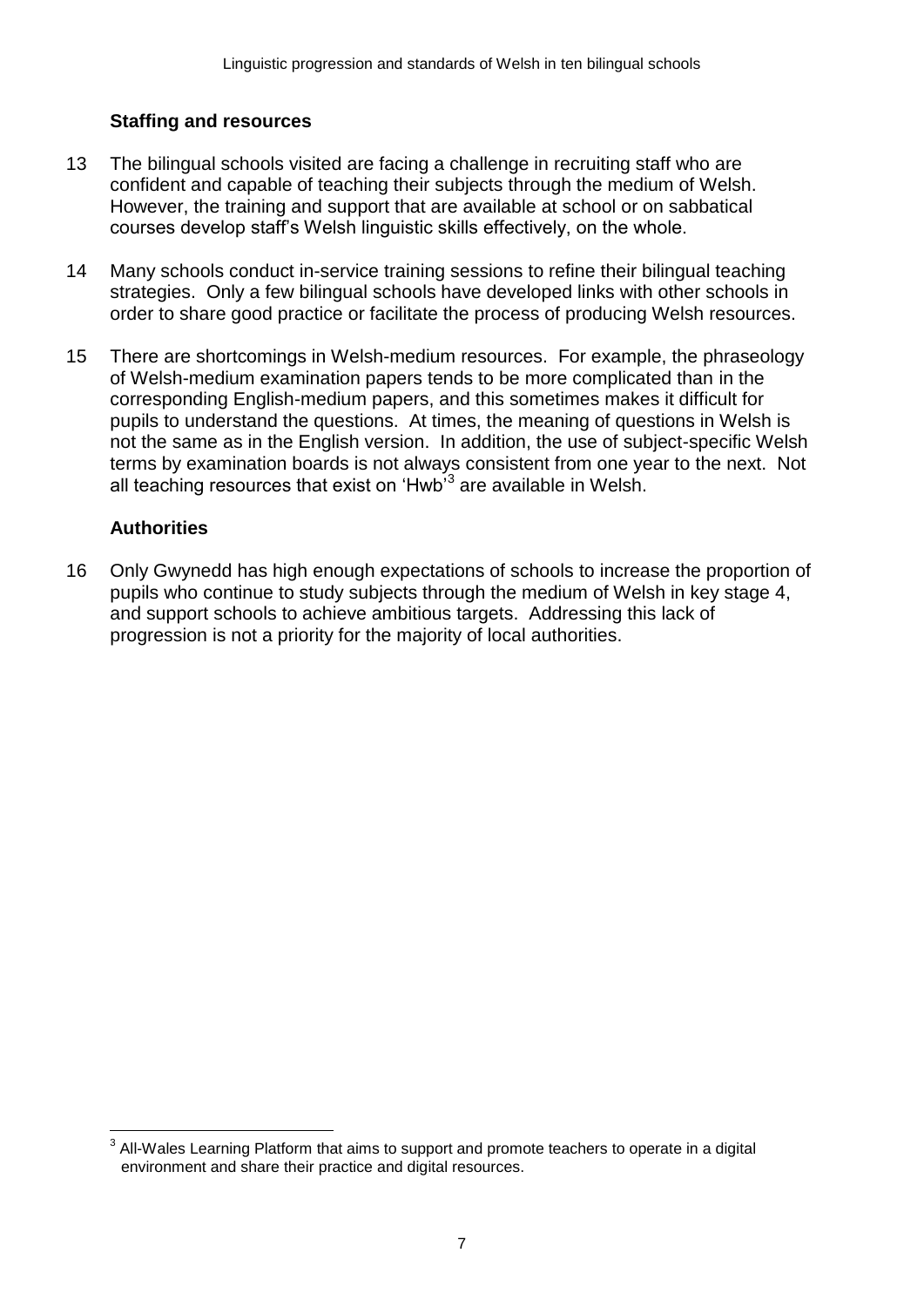#### **Recommendations**

#### **Bilingual schools should:**

- R1 set targets to increase the proportion of pupils in key stage 4 who continue to study Welsh as a first language and follow their courses through the medium of Welsh;
- R2 expand the offer of qualifications available through the medium of Welsh;
- R3 explain the advantages of following courses through the medium of Welsh to pupils and parents, and ensure that parents are included more in their children's education;
- R4 co-operate with other schools to produce Welsh learning resources, and to discuss and share bilingual teaching strategies;
- R5 ensure that developing pupils' Welsh skills is a whole-school priority and plan purposefully to promote the social use of Welsh;
- R6 encourage teachers across subjects to promote pupils' use of Welsh in lessons and beyond; and
- R7 ensure that teachers across subjects pay attention to the accuracy and quality of pupils' expression in Welsh.

#### **Local authorities should:**

- R8 track, on a school by school basis, the proportion of pupils in key stage 4 who follow courses through the medium of Welsh and set targets to increase this in line with the objectives of the Welsh-medium education strategy; and
- R9 assist schools in discussing, developing and sharing the most effective bilingual teaching strategies.

#### **The Welsh Government should:**

- R10 ensure that high quality Welsh educational resources are available in all subjects on 'Hwb';
- R11 raise awareness of the advantages of bilingualism and of continuing to study subjects through the medium of Welsh; and
- R12 ensure that examination boards publish guidance documents and marking schemes for teachers in Welsh, and prepare questions in a clear phraseology in their Welsh-medium examination papers.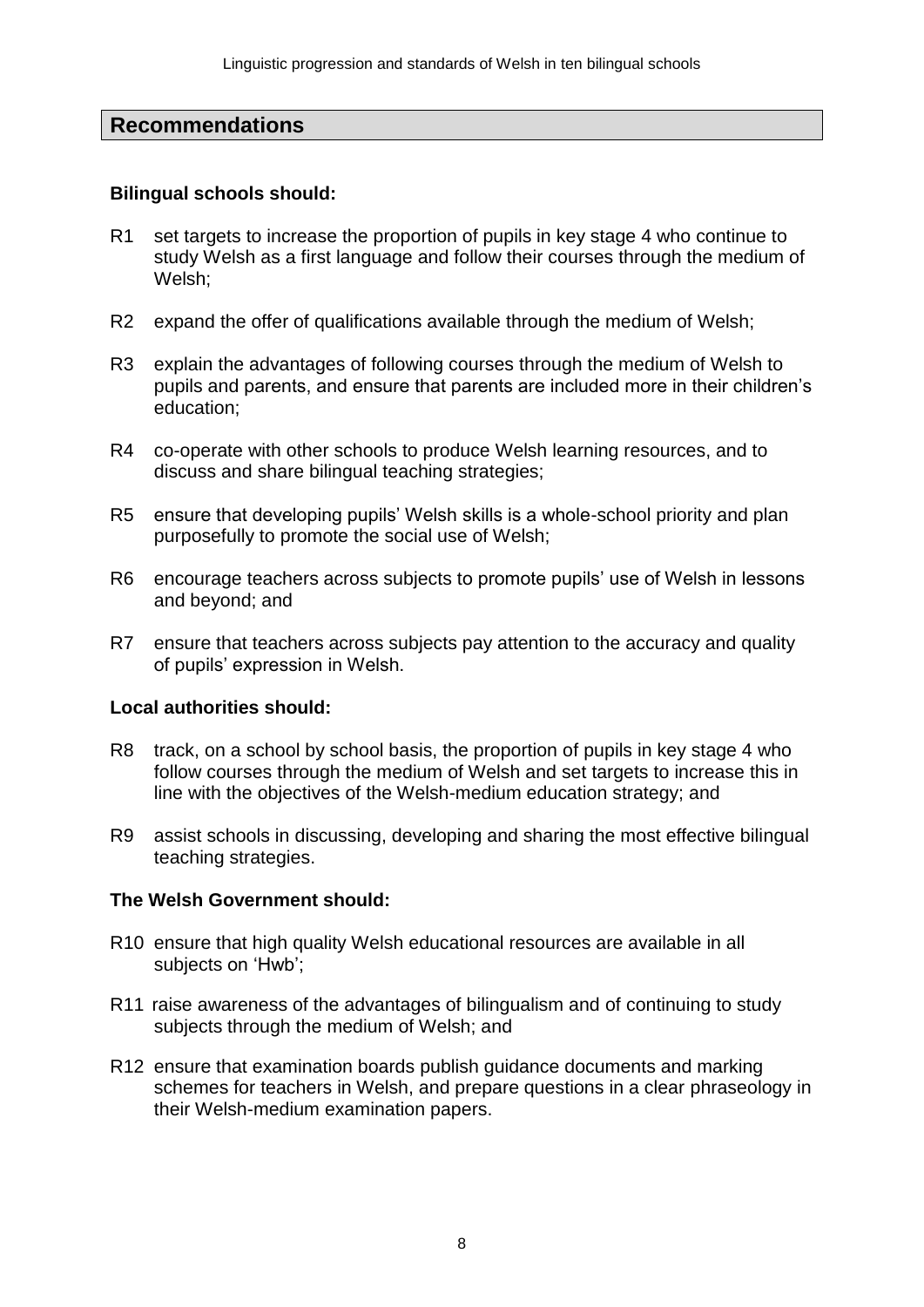# **1 Linguistic progression and the role of the local authority**

#### **Proportions of pupils studying Welsh as a first language**

- 17 **Table 3** shows the percentage of pupils studying Welsh as a first language when moving from key stage 2 to key stage 4. In 2008, 19.8% of pupils studied Welsh as a first language in Wales in key stage 2. By the time this cohort moved to key stage 3 in 2011, there was a decrease to 16.3%. As these pupils moved to key stage 4 in 2013, a further decrease was seen to 15.3%.
- 18 There is a wide variation in the proportion of pupils studying Welsh as a first language in all key stages between local authorities in Wales. The percentage is decreasing through the key stages in nearly all local authorities. Gwynedd, Anglesey and Ceredigion local authorities have notably higher proportions of pupils studying Welsh as a first language in all key stages, in comparison with other local authorities in Wales.

| <b>Area</b>                  | <b>Key stage 2</b><br>2008* | Key stage 3<br>$2011*$ | Key stage 4<br>$2013*$ | Percentage of<br>the county's<br>population<br>who are able<br>to speak<br>Welsh** |
|------------------------------|-----------------------------|------------------------|------------------------|------------------------------------------------------------------------------------|
| Gwynedd                      | 99.8%                       | 83.0%                  | 80.0%                  | 65.4%                                                                              |
| Anglesey                     | 96.9%                       | 63.3%                  | 67.5%                  | 57.2%                                                                              |
| Ceredigion                   | 73.5%                       | 61.2%                  | 56.6%                  | 47.3%                                                                              |
| Carmarthenshire              | 48.6%                       | 35.4%                  | 33.0%                  | 43.9%                                                                              |
| Denbighshire                 | 21.8%                       | 20.7%                  | 20.3%                  | 24.6%                                                                              |
| Conwy                        | 21.2%                       | 16.4%                  | 15.6%                  | 27.4%                                                                              |
| Pembrokeshire                | 17.4%                       | 12.7%                  | 12.3%                  | 19.2%                                                                              |
| Rhondda Cynon<br><b>Taff</b> | 16.2%                       | 17.0%                  | 15.8%                  | 12.3%                                                                              |
| <b>Neath Port Talbot</b>     | 15.3%                       | 9.6%                   | 9.6%                   | 15.3%                                                                              |
| Powys                        | 14.2%                       | 12.2%                  | 11.3%                  | 18.6%                                                                              |
| <b>Merthyr Tydfil</b>        | 14.1%                       | 0.0%                   | 0.0%                   | 8.9%                                                                               |
| <b>Bridgend</b>              | 11.9%                       | 6.9%                   | 6.1%                   | 9.7%                                                                               |
| Cardiff                      | 10.8%                       | 10.7%                  | 10.3%                  | 11.1%                                                                              |
| Caerphilly                   | 9.8%                        | 9.4%                   | 9.3%                   | 11.2%                                                                              |
| Swansea                      | 9.1%                        | 9.0%                   | 8.8%                   | 11.4%                                                                              |
| Vale of Glamorgan            | 8.5%                        | 7.5%                   | 7.4%                   | 10.8%                                                                              |
| Flintshire                   | 8.3%                        | 6.0%                   | 6.0%                   | 13.2%                                                                              |
| Wrexham                      | 8.0%                        | 8.9%                   | 8.2%                   | 12.9%                                                                              |
| <b>Blaenau Gwent</b>         | 5.2%                        | 0.0%                   | 0.0%                   | 7.8%                                                                               |

**Table 3: Percentages of pupils studying Welsh as a first language in the cohort of pupils who were 11 years old in 2008**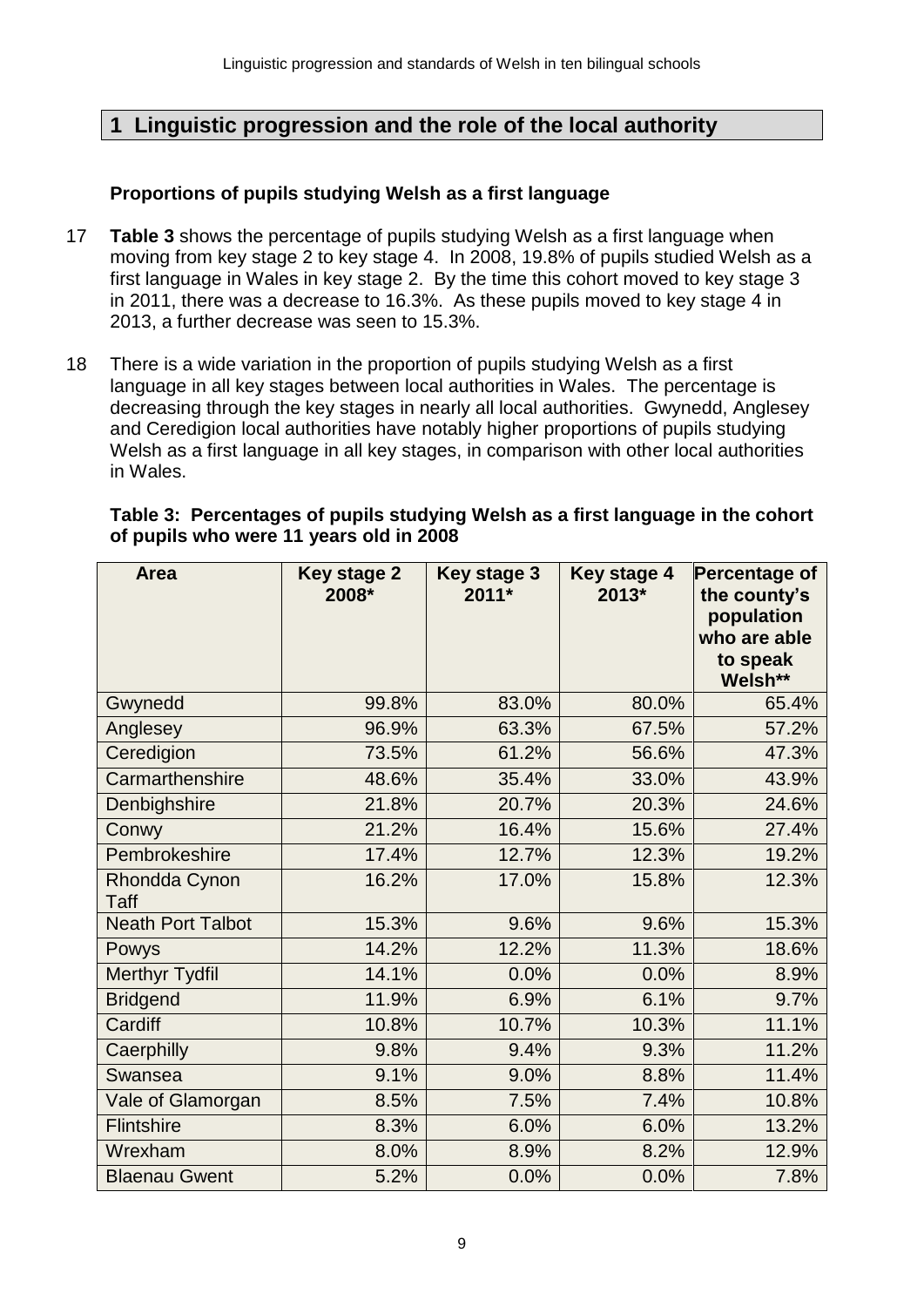| Torfaen          | 5.1%  | 11.5% | 10.7% | 9.8%  |
|------------------|-------|-------|-------|-------|
| Monmouthshire    | 2.6%  | 0.0%  | 0.0%  | 9.9%  |
| <b>Newport</b>   | 2.5%  | 0.0%  | 0.0%  | 9.3%  |
| <b>All-Wales</b> | 19.8% | 16.3% | 15.3% | 19.0% |

*\* Source: Welsh Government*

\*\* 2011 Census (Office for National Statistics)

Note: in some areas, pupils following their education through the medium of Welsh in key stage 2 attend schools in other areas to continue their Welsh education in key stage 3 and key stage 4.

19 The largest decrease in the proportions of pupils studying Welsh as a first language by key stage 4 are in the local authorities with the most use of Welsh as a medium of learning in key stage 2 and key stage 3, namely Gwynedd, Anglesey and Ceredigion.

#### **Proportions of pupils studying additional subjects through the medium of Welsh**

- 20 In 2013, 81.6% of GCSE Welsh first language pupils were entered for at least two other qualifications through the medium of Welsh. This figure is slightly lower than the national target of 84% set by the Welsh Government for 2015. In 2013, the percentage who were entered for at least another five qualifications through the medium of Welsh was 55.5%. This figure is also lower than the national target of 62% for 2015.
- 21 As can be seen in chart 1, the proportion of pupils following at least two level 1 or level 2 courses through the medium of Welsh is notably higher in the areas that have Welsh-medium schools, for example Cardiff, the Vale of Glamorgan and Wrexham, in comparison with areas that have bilingual schools. The proportion of pupils who follow this path varies greatly between local authorities. In Gwynedd, approximately three-quarters of pupils follow this path and, in Carmarthenshire, the proportion is slightly above 60%. In Ceredigion and Anglesey local authorities, just over half of pupils follow this path. These figures represent the lowest proportions of Welsh first language pupils throughout Wales who follow at least two other courses through the medium of Welsh.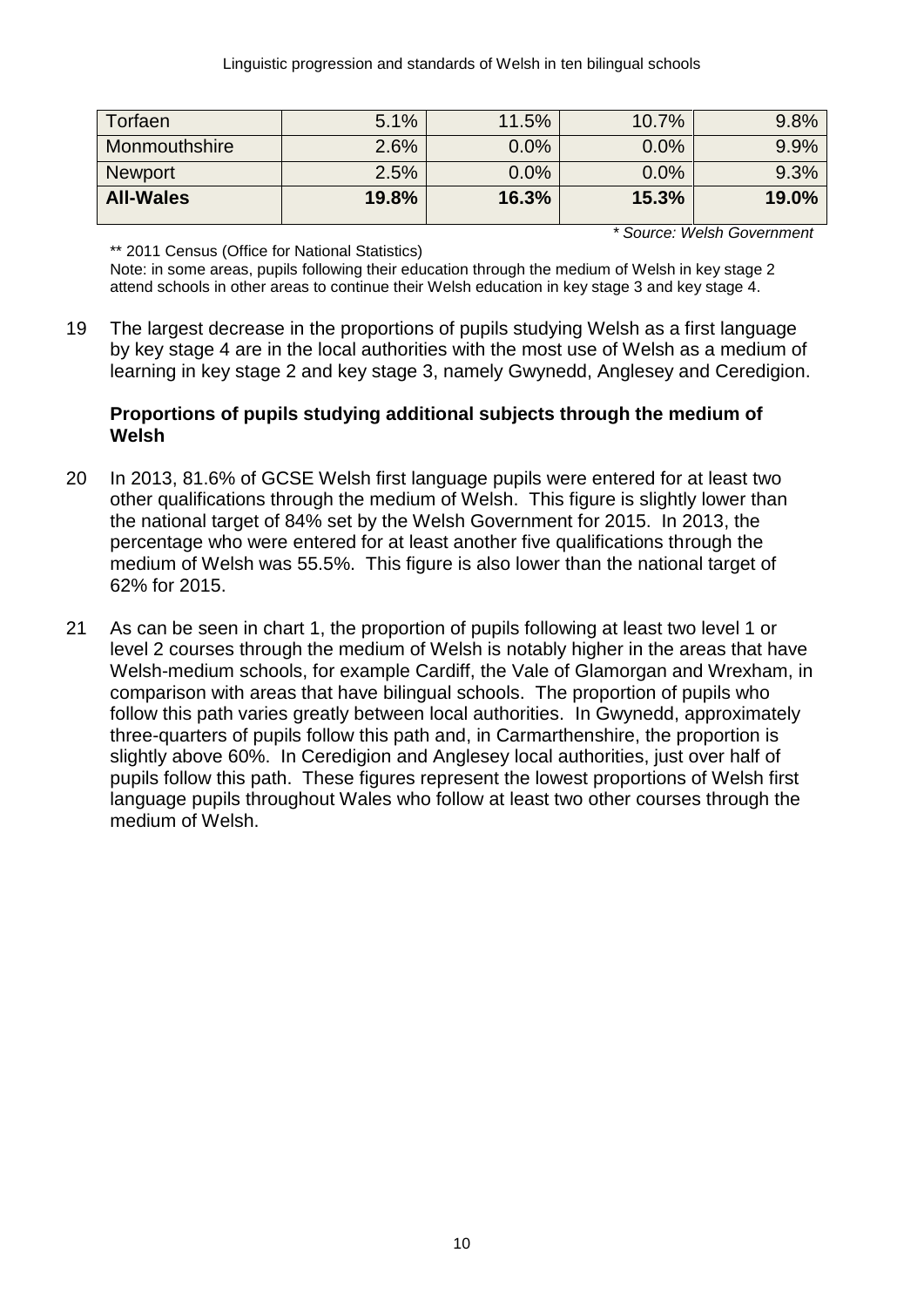



\*Note – the percentages in the above chart were calculated by considering the pupils entered for Welsh first language GCSE in 2012. Five local authorities are not included because fewer than five pupils were entered for GCSE Welsh.

- 22 **Chart 2** shows the notable difference between the proportion of pupils following at least five level 1 or level 2 courses through the medium of Welsh in comparison with the numbers following two courses through the medium of Welsh. The largest variation in these proportions can be seen in the areas that have a high proportion of bilingual schools. In Gwynedd, just over half of pupils follow at least five level 1 or level 2 courses through the medium of Welsh. In Carmarthenshire, just under half of pupils follow this path.
- 23 Anglesey and Ceredigion local authorities have the lowest proportions of Welsh first language pupils following at least five level 1 or level 2 courses through the medium of Welsh in Wales.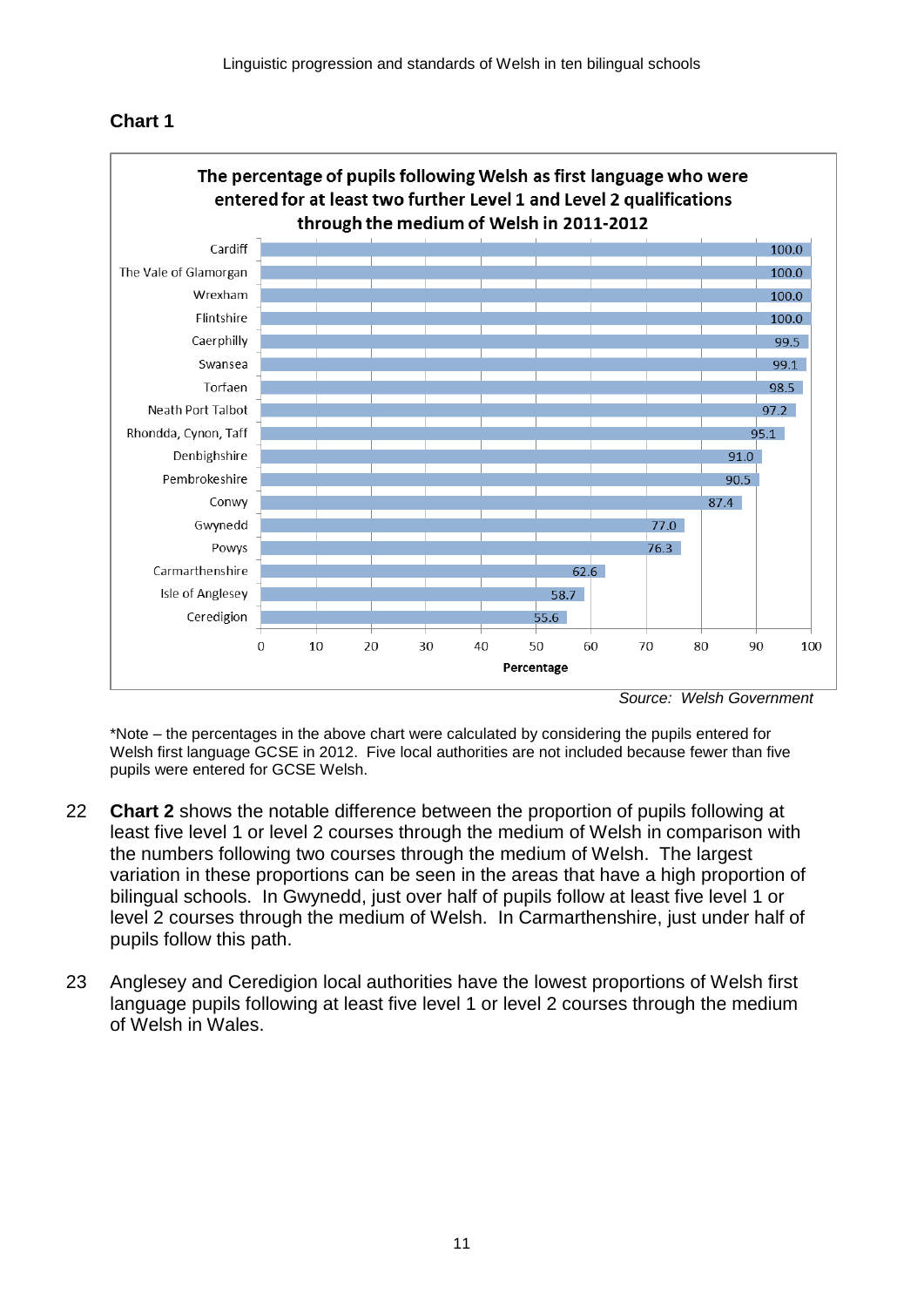### **Chart 2**



*Source: Welsh Government*

\*Note – the percentages in the above chart were calculated by considering the pupils entered for Welsh first language GCSE in 2012. Five local authorities are not included because fewer than five pupils were entered for GCSE Welsh.

#### **Proportions of pupils studying other subjects through the medium of Welsh in Gwynedd, Anglesey, Ceredigion and Carmarthenshire local authorities**

- 24 The above charts show that there is a large variation in the proportion of pupils following their courses through the medium of Welsh within areas that have a high proportion of bilingual schools. In only a few schools in these areas do all Welsh first language pupils choose at least two additional courses in key stage 4 through the medium of Welsh. In addition, it is only in a very few bilingual schools that most Welsh first language pupils follow at least five additional courses in key stage 4 through the medium of Welsh.
- 25 In these areas, the proportion of Welsh first language pupils who follow at least two additional courses in key stage 4 through the medium of Welsh varies from 0% to 100%. Only a third of these schools succeed in ensuring that more than 90% of their pupils follow this path. In 26% of these schools, fewer than 10% of pupils follow this path.
- 26 In these areas, the proportion of Welsh first language pupils who follow at least five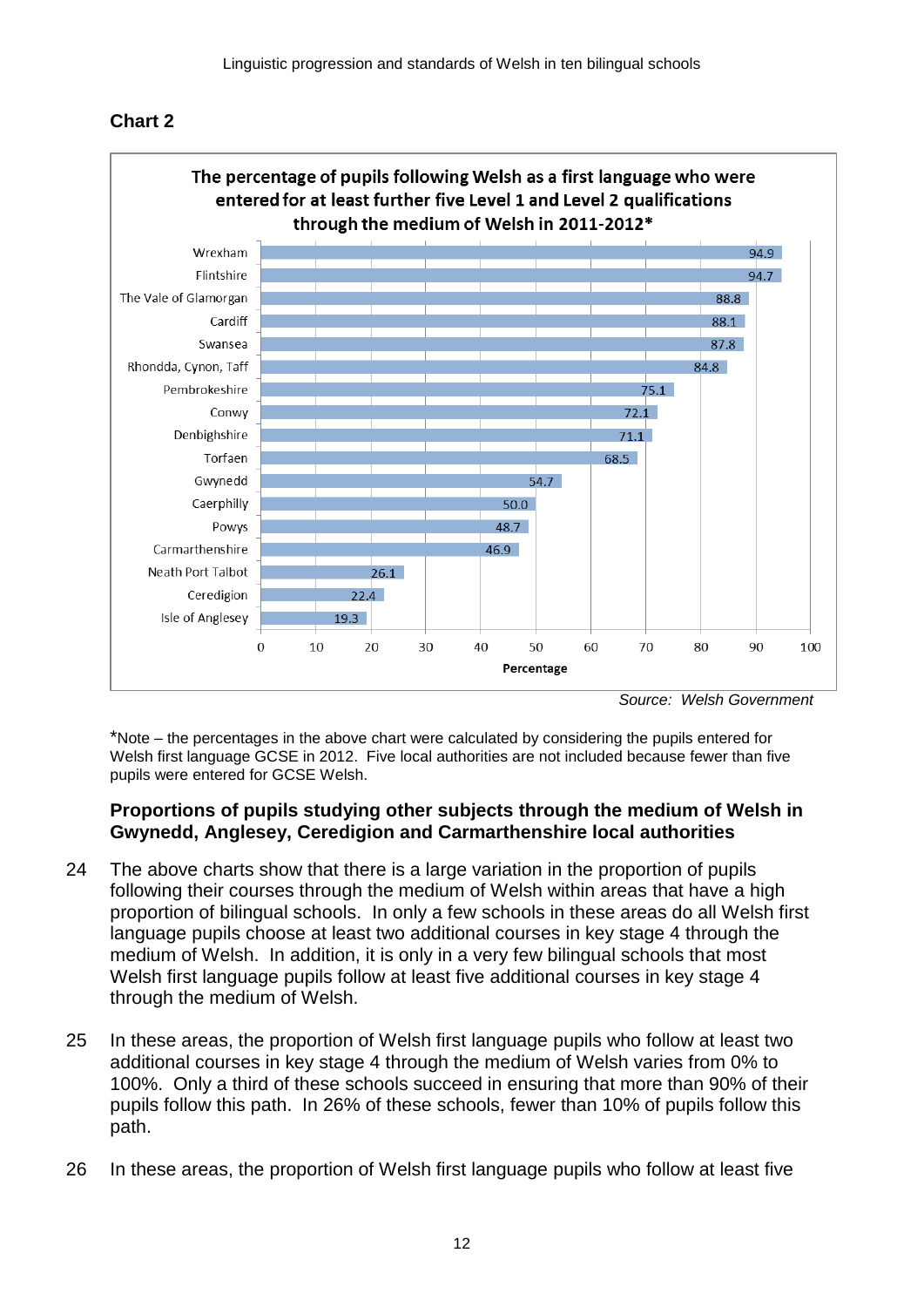additional courses in key stage 4 through the medium of Welsh varies from 0% to 93%. Only around a sixth of these schools have more than 70% of their pupils following this path. In 60% of bilingual schools, fewer than 40% of Welsh first language pupils study at least five additional courses in key stage 4 through the medium of Welsh.

#### **The role of the local authority**

- 27 All local authorities in Wales are expected to plan to achieve the outcomes and targets of the Welsh-medium Education Strategy by delivering strategic plans for Welsh in education. However, there is considerable variation in the vision and expectations of local authorities in areas that have a high proportion of bilingual schools. Many have suitable objectives for increasing the number of pupils who follow their education through the medium of Welsh in key stage 2 and key stage 3. Many local authorities do not set a priority for increasing the proportion of pupils who follow courses other than Welsh as a first language through the medium of Welsh in key stage 4. Although half of the local authorities track the number of Welsh-medium courses in key stage 4, only one, namely Gwynedd, sets targets for individual schools to increase the number of pupils who follow them.
- 28 These local authorities have different expectations of which pupils should study Welsh as a first language in key stage 3 and key stage 4. In Gwynedd and Anglesey, pupils who have attained at least level 3 in Welsh as a first language at the end of key stage 2 are expected to continue to study Welsh as a first language in key stages 3 and 4. In Ceredigion, the expectation is that pupils who attain at least level 4 follow this path. In Carmarthenshire, there are no specific expectations in terms of ensuring continuity and progression from key stage 2 to key stage 3.

#### **Case study: Planning to increase the number of schools providing courses through the medium of Welsh in key stage 4**

#### **Gwynedd local authority**

The authority's ambitious aim, which is outlined in its strategy for promoting bilingualism, is to 'ensure that all pupils in the county are in possession of balanced, age-appropriate bilingualism, to enable them to be full members of the bilingual society of which they are part'. The authority places a strong emphasis on developing Welsh in primary schools, but also sets clear expectations for secondary schools to ensure robust linguistic progression.

The authority has ambitious objectives to increase the proportion of pupils who follow their subjects in key stage 4 through the medium of Welsh. The authority collects detailed data about this from all secondary schools in the county, and also monitors the language medium of courses delivered jointly by providers in partnership. The authority sets ambitious targets for all schools to increase these figures annually.

The authority also provides strong support to assist schools to reach their linguistic targets, for example by:

- offering language refresher courses to teachers;
- co-operating with schools to conduct activities that raise pupils' awareness of the value of Welsh;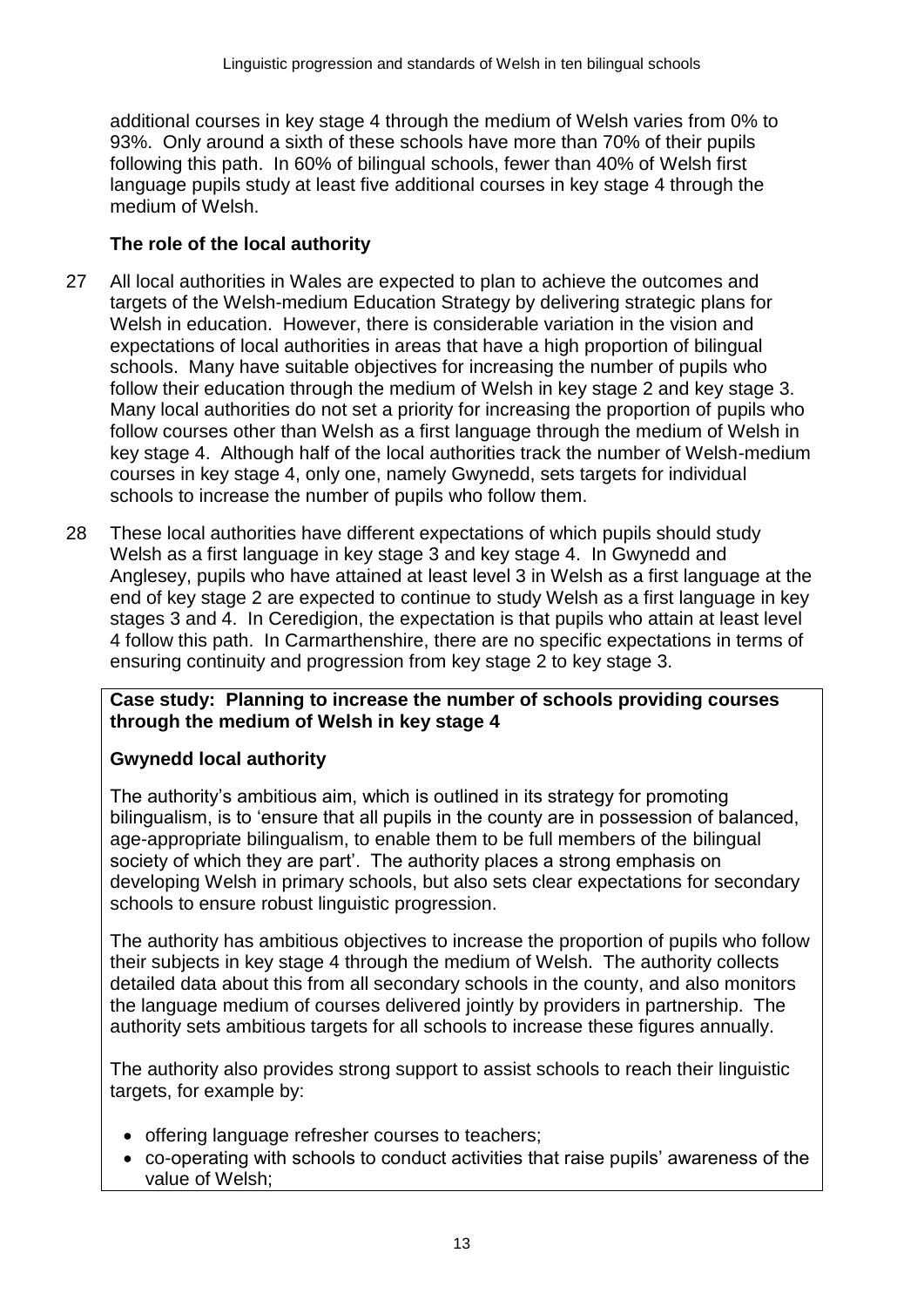- equipping schools to present the advantages of Welsh to parents; and
- sharing good practice and useful Welsh teaching resources among the county's schools.

As a result of the above activities and support from most schools in the county, the authority has succeeded in increasing the proportion of pupils in Year 11 following five or more courses through the medium of Welsh from 59% in 2008 to 71% in 2013.

# **2 Curricular organisation**

#### **Curriculum models**

- 29 It is possible to categorise the bilingual curricular organisation of the schools visited, as follows:
	- A Welsh and English-medium groups in separate classes;
	- B everyone on a specific course registers to sit an examination through the medium of Welsh, but some units are delivered in English; and
	- C pupils who have registered to sit examinations through the medium of Welsh and English in the same class and the teaching is bilingual.
- 30 Model A In a minority of schools, pupils can choose to study specific subjects in separate linguistic groups. In these schools, the linguistic choice is likely to be in the humanities. Many of these schools do not conduct separate linguistic groups in sciences, although pupils who choose to sit their examination through the medium of Welsh achieve as well as those who study the subject in English, if not better (see Appendix 3). This model has the advantage of being relatively easy to offer. Pupils who receive their education through the medium of Welsh are given a wide range of opportunities in order to develop their Welsh communication skills. However, the small numbers of pupils in specific groups can lead to lack of cost-effectiveness. Pupils who choose to follow their courses in English are not given an opportunity to practise and develop their Welsh.
- 31 Model B In a few schools, pupils are entered to sit their examinations through the medium of Welsh, but some units are delivered through the medium of Welsh and others through the medium of English. This model is found in schools in which a high proportion of pupils come from homes and communities where Welsh is the main language spoken.
- 32 Model C In most schools, pupils in the same class sit their examinations through the medium of Welsh and English. This model has the advantage of being cost-effective. See chapter 3 for bilingual teaching methods, and chapter 4 for more details on the effect of models on linguistic standards.

#### **Factors that promote progression**

33 In the schools that succeed in ensuring that many pupils study their subjects through the medium of Welsh, a high proportion of teachers and assistants are fluent and confident when presenting and teaching in Welsh. Staff in these schools are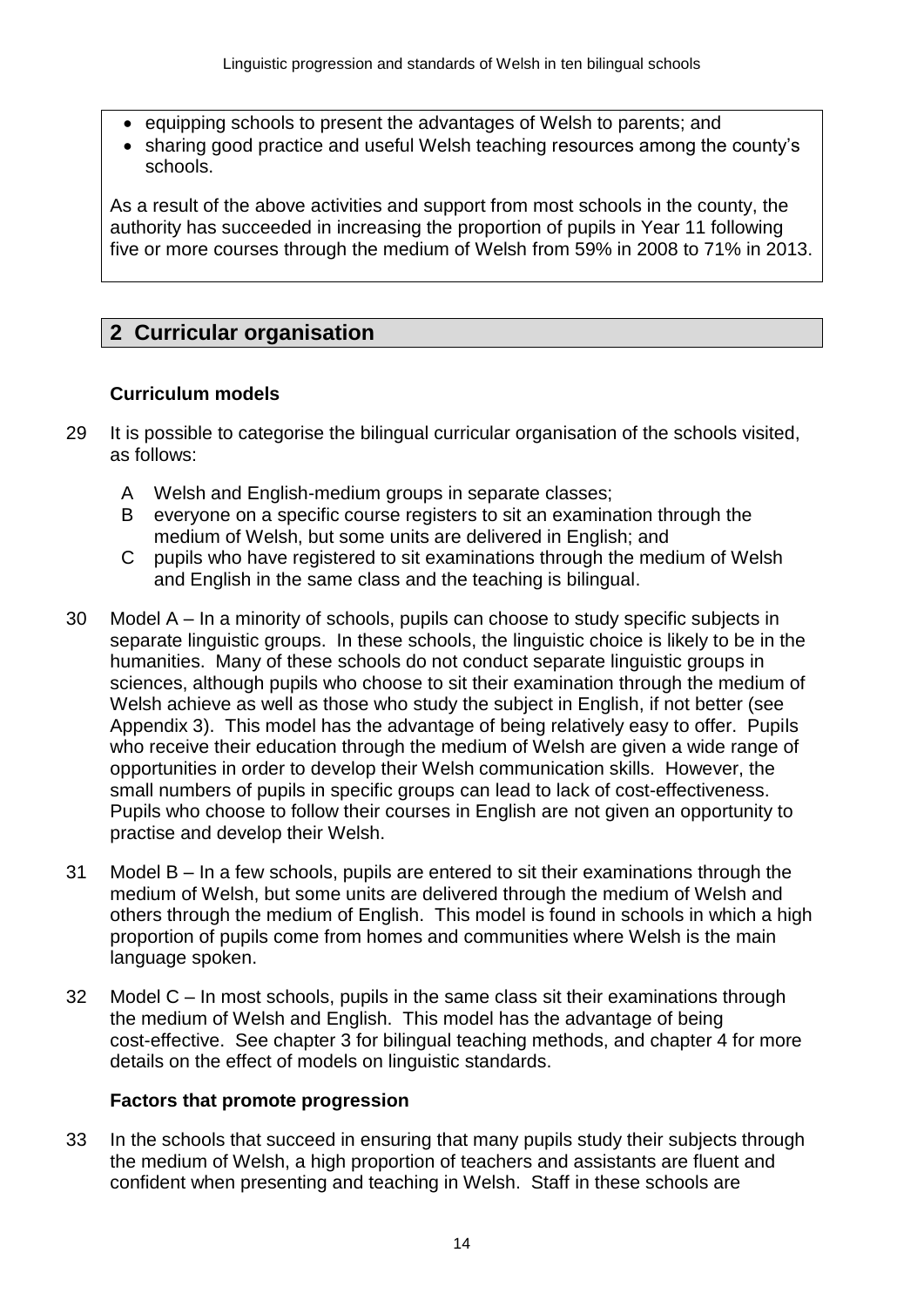supportive of Welsh education and take responsibility for improving their own linguistic skills. Teachers at these schools make beneficial use of Welsh resources from 'Hwb' (the Welsh Government's education website) and examination boards.

- 34 Schools that succeed in ensuring that a high number of pupils study their subjects through the medium of Welsh ensure that the courses offered in partnership with other providers are also available in Welsh. These schools provide a wide offer of vocational and general courses through the medium of Welsh. There are not many resources available in Welsh for vocational courses, but departments in these schools translate materials and prepare Welsh-medium learning resources of high quality. In the majority of these schools, a wide range of useful learning resources is available to pupils electronically through the school's website.
- 35 In a minority of bilingual schools, particularly those in which a high proportion of pupils follow Welsh as a second language, there are not enough staff who are able to teach through the medium of Welsh. In addition, not all staff commit to improving their ability to teach through the medium of Welsh. Not all departments offer an attractive range of courses through the medium of Welsh.
- 36 In a few schools, pupils who have studied Welsh as a first language in key stage 2 and key stage 3 are entered inappropriately for the GCSE Welsh second language course.
- 37 Many bilingual schools provide a wide range of extra-curricular activities to encourage pupils to use Welsh socially. These include cultural activities such as musicals, plays and a range of physical activities. The majority of schools work closely with organisations such as local Welsh language initiatives, the Urdd and young farmers' clubs. These partnerships have a positive effect on pupils' social use of Welsh<sup>4</sup>. However, a minority of bilingual schools do not plan effectively enough to promote social use of Welsh.
- 38 Staff at the bilingual schools visited face several obstacles when delivering courses through the medium of Welsh, particularly in terms of resources, for example:
	- examination boards do not always provide materials bilingually, particularly when delivering marking schemes;
	- the language of examinations tends to be more complex in Welsh than in English, which makes it difficult for a few pupils to understand the questions correctly;
	- the use of terminology by examination boards is not always consistent from one year to the next in the Welsh examination papers, and they do not always convey the same meaning as the English versions; and
	- not all teaching resources that exist on 'Hwb' are available in Welsh.

 $\overline{a}$ 

39 Very few schools co-operate with other schools effectively to reduce the burden of producing bilingual resources or to discuss the methodology of bilingual teaching.

<sup>4</sup> The Welsh Government is trying to promote the social use of Welsh among young people through the supporting language practices project. <http://wales.gov.uk/about/cabinet/decisions/dr2012/octdec/welsh/la3102/?skip=1&lang=en>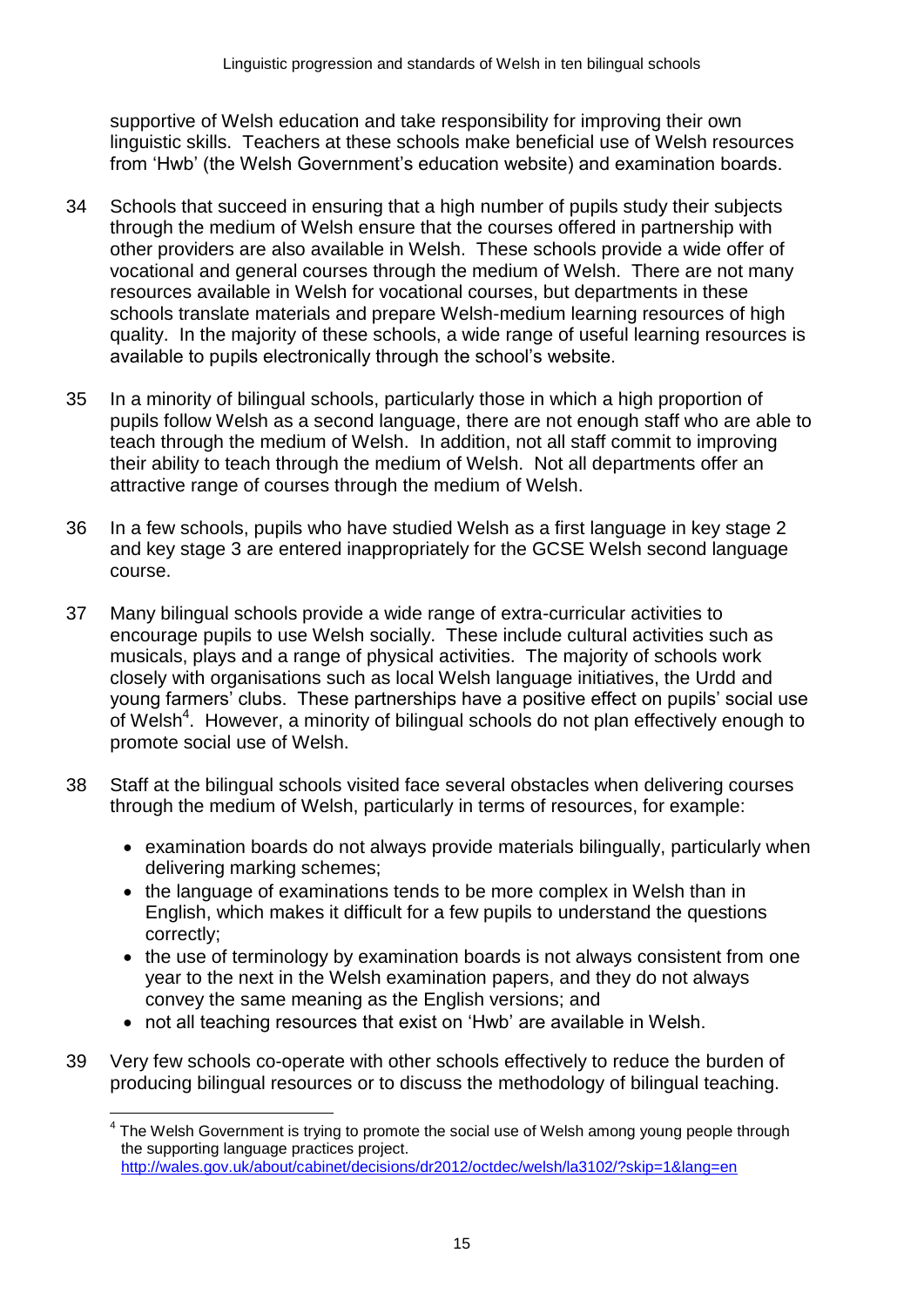#### **Case study: Sharing a translation resource to produce bilingual learning resources**

#### **Ysgol Gyfun Llangefni and Ysgol David Hughes**

In 2007, the two schools decided to develop a partnership to share the costs of translating resources. As a result, the schools employ a translator jointly, who works for two days a week at Ysgol David Hughes and three days a week at Ysgol Llangefni.

Any member of staff can use the service and both schools have succeeded in expanding the range of Welsh-medium teaching materials. As a result of these arrangements:

- the standard of Welsh in the teaching resources is consistently high;
- delivering courses through the medium of Welsh does not add to the teachers' workload; and
- both schools are able to share resources, which supports the cost-effectiveness of the partnership.

#### **The role of the local authority**

- 40 All local authorities in Wales are expected to plan to achieve the outcomes and targets of the Welsh-medium Education Strategy by delivering strategic plans for Welsh in education. However, there is considerable variation in the vision and expectations of local authorities in areas with a high proportion of bilingual schools. Many have specific objectives for increasing the number of pupils who follow their education through the medium of Welsh in key stage 2 and key stage 3. Many local authorities do not set a priority for increasing the proportion of pupils who follow courses other than Welsh first language through the medium of Welsh in key stage 4. Although half of the local authorities track the number of Welsh-medium courses in key stage 4, many do not set targets for individual schools to increase the number of pupils who follow them.
- 41 These local authorities have different expectations of which pupils should study Welsh as a first language in key stage 3 and key stage 4. In Gwynedd and Anglesey, pupils who have attained at least level 3 in Welsh as a first language at the end of key stage 2 are expected to continue to study Welsh as a first language in key stages 3 and 4. In Ceredigion, the expectation is that pupils who attain at least level 4 follow this path. In Carmarthenshire, there are no specific expectations in terms of ensuring continuity and progression from key stage 2 to key stage 3.

# **3 Bilingual teaching**

- 42 There is a range of teaching strategies in place in bilingual schools. It is possible to categorise teachers' teaching methods by the organisational pattern of the bilingual curriculum as follows:
	- deliver through the medium of one language alone, but materials are available in both languages;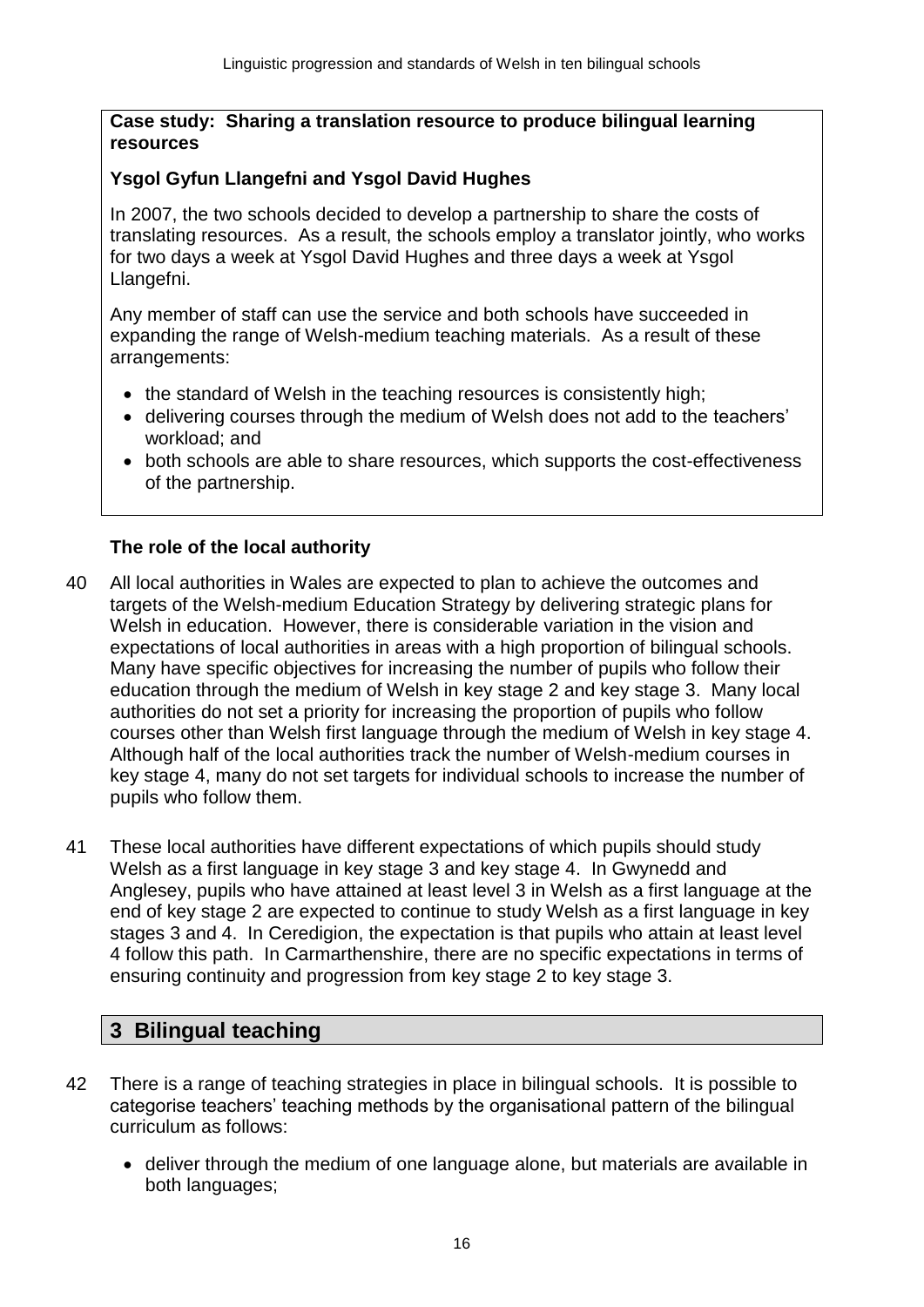- $\bullet$  deliver in Welsh, in the main, but paraphrase core or complex ideas in English; and
- repeat everything word-for-word in Welsh and English.
- 43 In nearly all lessons observed, a proportion of pupils were entered to follow their courses in English, and others in Welsh. These proportions varied from lessons in which nearly all pupils followed the course in Welsh, to lessons in which very few pupils did so.
- 44 In the majority of lessons observed, teachers used Welsh, in the main, to present topics, and paraphrased complex ideas through the medium of English in order to ensure everyone's understanding, regardless of their proficiency in Welsh. Teachers provide bilingual materials for pupils and offer additional support while moving around the classroom. In these lessons, teachers refer pupils appropriately to dictionaries, rather than responding to all requests for a translation. As a result, pupils make good progress in their ability to communicate in Welsh. They also develop a sound awareness of subject-specific terms in both languages, in addition to their subject skills and understanding.
- 45 In a few lessons, mainly in those schools that have high proportions of pupils who follow Welsh as a second language, teachers repeat everything word-for-word in Welsh and English. Although this gives pupils an opportunity to hear both languages, this style slows the tempo of the lesson and does not necessarily develop pupils' linguistic skills, as they listen more intently to the language that is most familiar to them.
- 46 In a very few lessons, teachers teach almost entirely in Welsh. In these lessons, teachers are very good language models and display very high expectations in terms of the standard of pupils' Welsh. Teachers in these lessons prepare effectively to immerse pupils in appropriate technical vocabulary and focus on syntax and grammar. As a result, pupils in these lessons make more progress in developing their Welsh in comparison with lessons that follow a different pattern.
- 47 In general, whichever strategy is in place, teachers offer good language models in Welsh and question purposefully to stimulate extended responses from pupils. In the majority of lessons, teachers have high expectations in terms of the standard of pupils' Welsh. Teachers in these lessons also promote the use of Welsh in a positive and effective way. Teachers use a wide range of effective styles to motivate pupils to discuss in Welsh, for example by giving them 'language mats' with common sentence starters on them, along with relevant vocabulary. In addition, teachers distribute language booklets containing subject-specific vocabulary and writing frames that offer clear guidance on how to structure pieces of extended writing. These teachers have high expectations of pupils' ability to achieve high subject standards through the medium of Welsh. On the whole, pupils in lessons that are conducted mainly through the medium of Welsh make more progress in their linguistic proficiency in comparison with those lessons in which the medium of teaching and learning is mixed.
- 48 In the majority of lessons, across subjects, teachers correct errors in pupils' spoken language in a sensitive and effective manner. In these lessons, teachers have a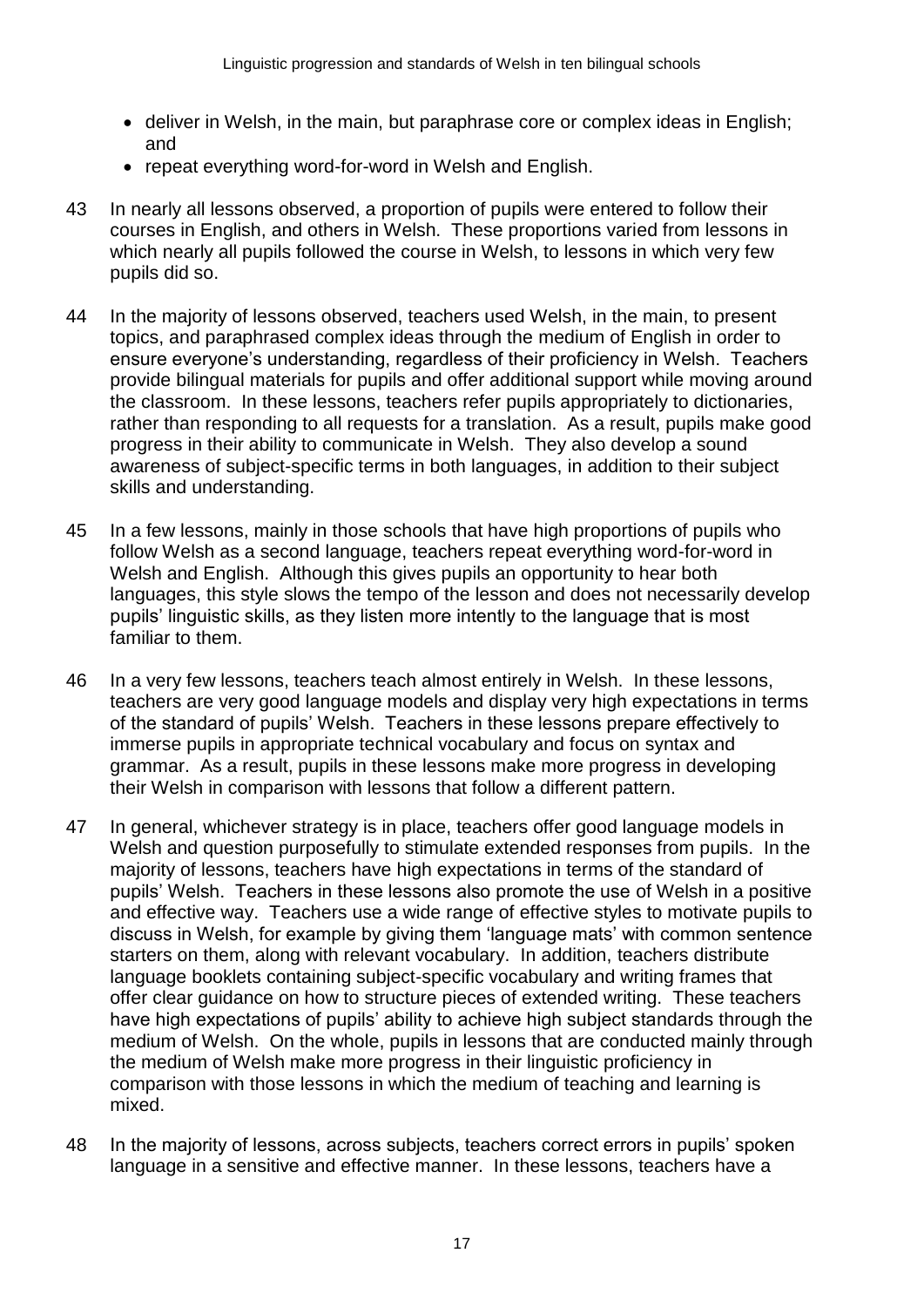good awareness of pupils' linguistic proficiency and they accept responses in Welsh or English. In the few most effective lessons, pupils also support specific pupils, whatever their linguistic proficiency, to offer responses through the medium of Welsh. These teachers succeed in developing all pupils' oral Welsh skills effectively, in addition to expanding their subject-specific vocabulary in both languages.

# **Case study: Pupil-tutors support other pupils who are not fluent in Welsh**

# **Ysgol y Moelwyn, Gwynedd**

### **Year 10 – science lesson**

In this lesson, nearly all pupils were fluent in Welsh and were studying the subject through the medium of Welsh. However, the class also included a few pupils who were new to the area and the Welsh language. The teacher arranged for these pupils to sit alongside specific pupils who excelled in the subject and who were good communicators, so that they would be able to act as pupil-tutors.

These pupil-tutors translated the teacher's presentations and conducted lively discussions with the pupils who were new to the Welsh language. This practice had a beneficial effect on the subject progress of all pupils involved in the arrangements. In addition, as a result of acting in this way, the pupil-tutors made very good progress in their communication skills, in addition to their subject knowledge. This arrangement also helped those pupils who were new to the area to settle quickly and improve their Welsh.

- 49 Only in a few lessons do teachers plan purposefully to develop translanguaging skills. The best tasks set a challenge for pupils, for example by paraphrasing or adapting text for a different audience, summarising information, or using specific websites to translate text and then correct linguistic errors. In a very few lessons, teachers draw pupils' attention to the linguistic origin of technical words and ask them to explain the link between the English and Welsh terms. This practice has a positive effect on pupils' grasp of subject terms in Welsh and English.
- 50 In a minority of lessons, teachers do not have high enough expectations of pupils' use of Welsh. In these lessons, teachers do not promote the use of Welsh effectively. Teachers use too much English when communicating with pupils, particularly when the challenge of subject concepts rises. There is not enough focus on developing wider vocabulary in Welsh, or on issues relating to the accuracy of language. Teachers often persuade pupils to follow their courses through the medium of English and, as a result, undermine their confidence in using the language. The effect of this is that:
	- pupils are given the impression that studying subjects through the medium of Welsh will hinder their academic success;
	- pupils' general and subject-specific vocabulary does not develop enough;
	- pupils do not feel comfortable communicating either orally or in writing in Welsh; and
	- the main medium of communication among pupils turns increasingly to English.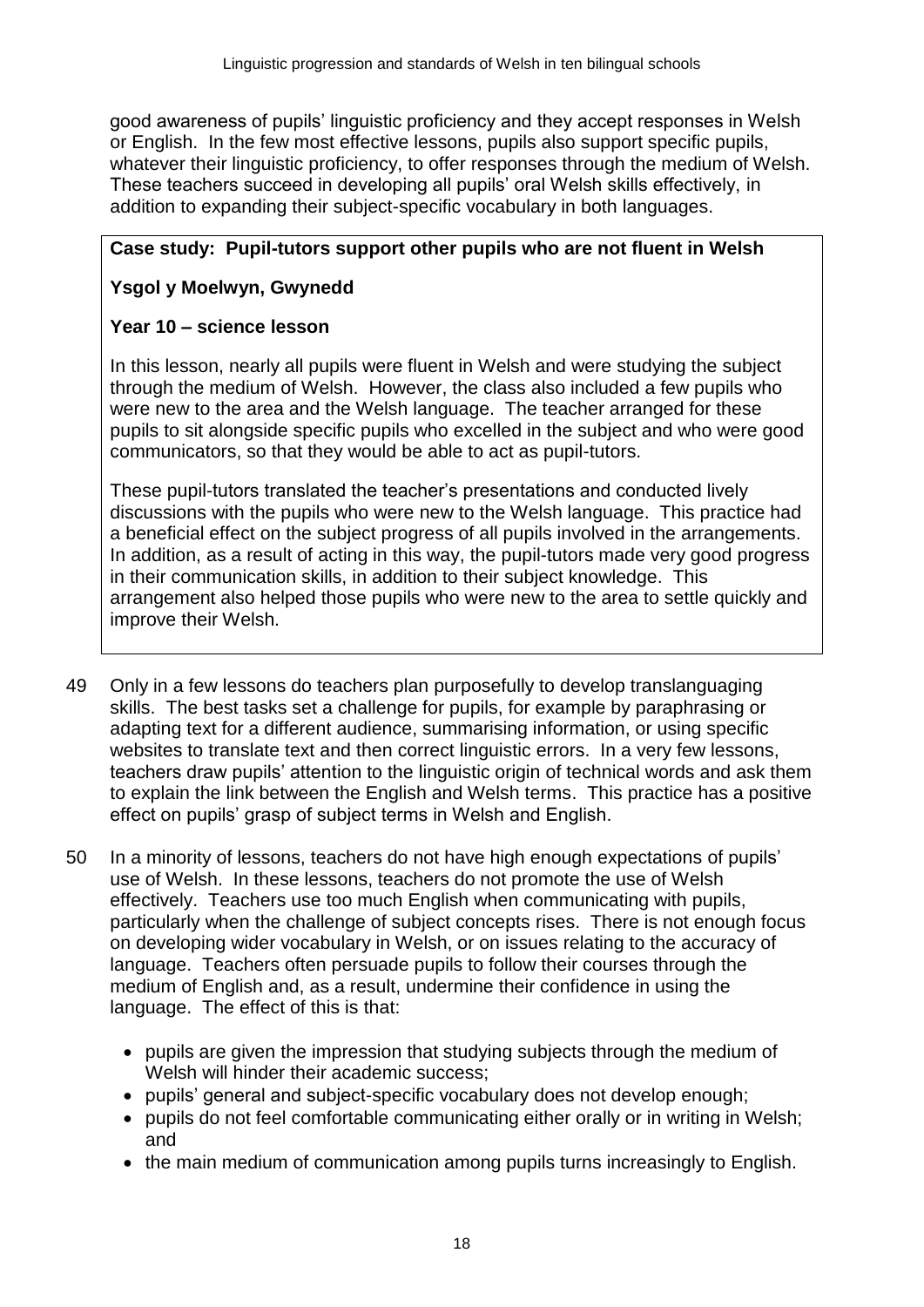- 51 In all schools visited, the whole-school marking policy set clear expectations for pupils and encouraged them to give appropriate attention to linguistic issues. In nearly all schools, the Welsh department uses a marking policy consistently to improve the accuracy of pupils' language. In the schools in which there is a focus on Welsh literacy across all subjects, pupils make consistent progress in the standard of their written linguistic skills. However, in most schools, there is wide variation in the extent to which teachers across all subjects identify language errors and give pupils an opportunity to correct their language as a result.
- 52 In a minority of schools, teachers across all subjects do not use the school's marking policy for Welsh literacy consistently enough. In addition, in a few cases, comments from teachers on the quality of pupils' work are written in incorrect language.

#### **Case study: Whole-school marking policy**

#### **Ysgol Bro Pedr, Ceredigion**

Deriving from the Welsh department originally, the whole school has now adopted a manageable method of drawing attention to linguistic issues. The school uses the memorable acronym **'SPLAT'** ('**s**illafu, **p**aragraffu, rhywbeth o'i **l**e, **a**talnodi, **t**reiglo – spelling, paragraphs, something wrong, punctuation, mutation') to provide a useful framework for teachers to follow when marking pupils' work, and for pupils to use in their self-assessment tasks or when assessing their peers.

The effect of the use of this simple prompt is that most teachers across departments give good attention to the accuracy of language consistently. In addition, pupils use it for self-assessment or peer assessment in several subjects. As a result, the linguistic accuracy of pupils who follow a high proportion of courses in Welsh shows consistent progress.

# **4 Key stage 4 pupils' standards of Welsh**

#### **Oracy skills**

- 53 In bilingual schools, pupils who follow the Welsh first language GCSE course have the ability to express themselves appropriately, on the whole. However, during key stage 4, there is wide variation in the progress made by these pupils in their oracy skills. In addition, in the schools visited, most pupils who do not follow the Welsh first language GCSE course show a basic understanding of the language and the majority are able to hold a simple conversation in Welsh. Many factors in addition to school policies effect linguistic progression, including the language spoken at home and how much Welsh is used in the local community.
- 54 In general, the higher the proportion of pupils who study subjects through the medium of Welsh, the better their ability to discuss concepts in a range of contexts. In the schools with the highest proportion of pupils who follow courses through the medium of Welsh in key stage 4, extensive use of Welsh can be heard by pupils to communicate socially on corridors and on the playground.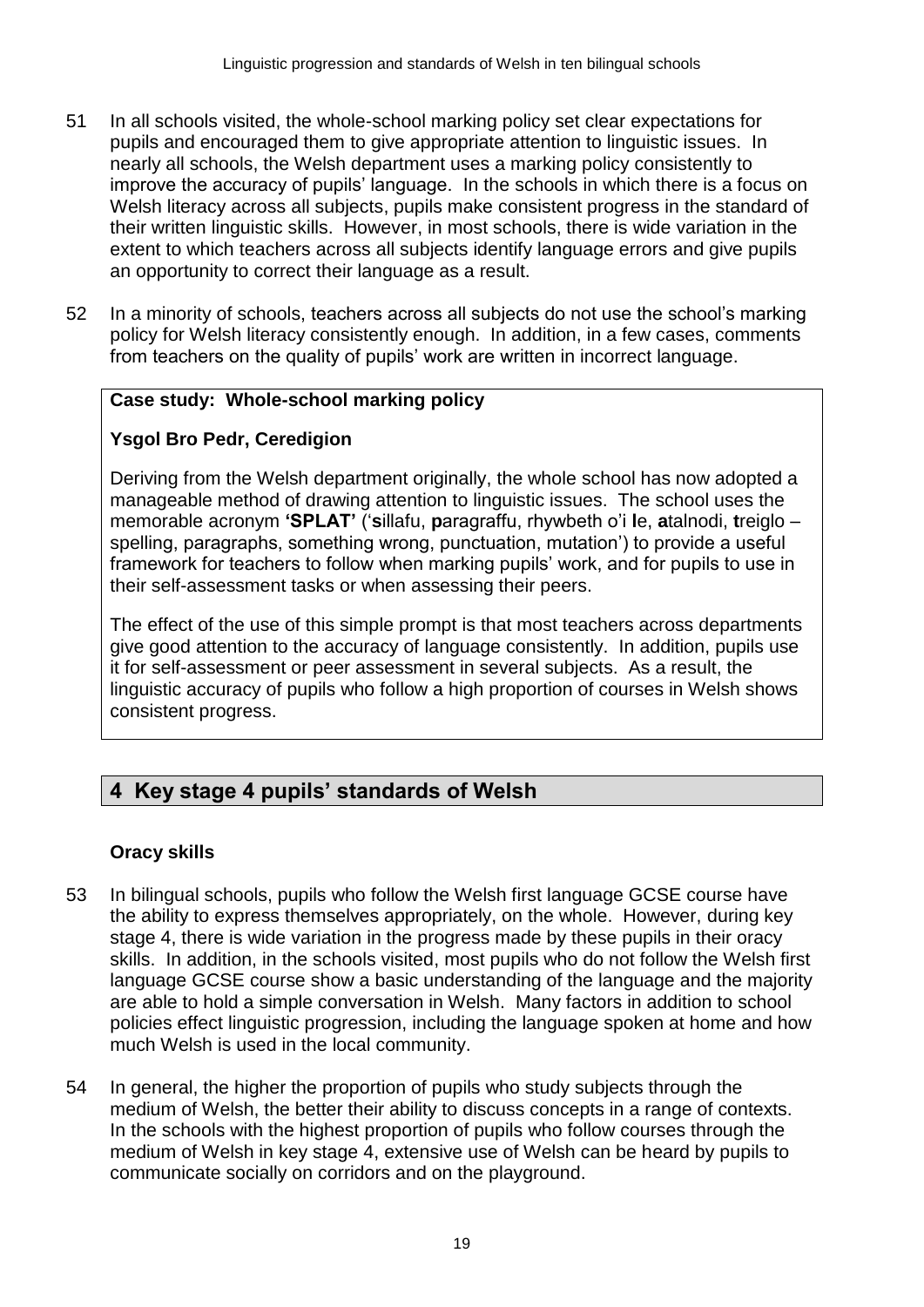- 55 In general, the best spoken Welsh is heard from pupils in those bilingual schools that have a higher proportion of pupils following their courses through the medium of Welsh. In these schools, most pupils use the language confidently and have a positive attitude towards using Welsh as a medium of learning. Most pupils have a firm grasp of subject-specific terminology and are able to use Welsh fluently when responding to questions from their teachers. In lessons that are conducted side-byside in Welsh and English, many pupils slip between Welsh and English when discussing their work. However, a few pupils in these schools use too many English words and English syntax when communicating orally in Welsh.
- 56 In general, the higher the number of courses that pupils follow through the medium of Welsh, the better their ability to discuss issues without using English vocabulary. As a result of studying a wide range of different texts, most pupils who follow at least five subjects through the medium of Welsh develop rich vocabulary along with very effective discussion skills in Welsh. The majority of these pupils express themselves effectively in Welsh and show a thorough grasp of syntax. These pupils use appropriate phraseology skilfully in different situations and offer valuable language models to less proficient pupils. These pupils consider studying subjects through the medium of Welsh to be a natural and beneficial choice. They are aware of the cultural, educational and economic advantages that stem from bilingualism. Most of these pupils are keen to use Welsh in all aspects of school life.
- 57 In the schools that have the lowest proportions of pupils studying subjects through the medium of Welsh, there is more variation in pupils' oracy skills than in those schools with the highest proportions. However, the majority of pupils are able to express their ideas reasonably clearly in discussions. Pupils use a fairly wide vocabulary and show an appropriate grasp of syntax. In these schools, the majority of pupils use the local dialect appropriately when expressing their ideas. However, many pupils use too many English words when discussing and responding to questions. Although most pupils have fairly positive attitudes towards the Welsh language, the majority of them are not keen on using the language with adults or with their peers. Very few pupils in these schools choose to use the Welsh language socially. Although there are many reasons for this, for example the main language used in the local community and at home, a lack of regular contact with the language within the school contributes to this feature.

# **Written skills**

- 58 There is a wide range in pupils' written skills in bilingual schools. The pattern is broadly similar to the pattern that exists in pupils' oracy skills; however, the variation between schools and between pupils is even more prominent. In a minority of cases, pupils' written skills are not as good as their oral skills. On the whole, girls have more developed written skills than boys.
- 59 Pupils' ability to write in Welsh varies according to their ability and the progress they make in the Welsh lessons. In the schools that have a high proportion of pupils who follow at least two courses through the medium of Welsh, the majority of pupils have a firm grasp of spelling and punctuation, along with an appropriate understanding of grammatical aspects such as verb endings and mutations. In their subject work, a minority of pupils tend to write in dialect where it is not appropriate. Pupils' standards of writing tend to be higher in their Welsh subject books than in other subjects. This is mainly as a result of the higher expectations of Welsh teachers.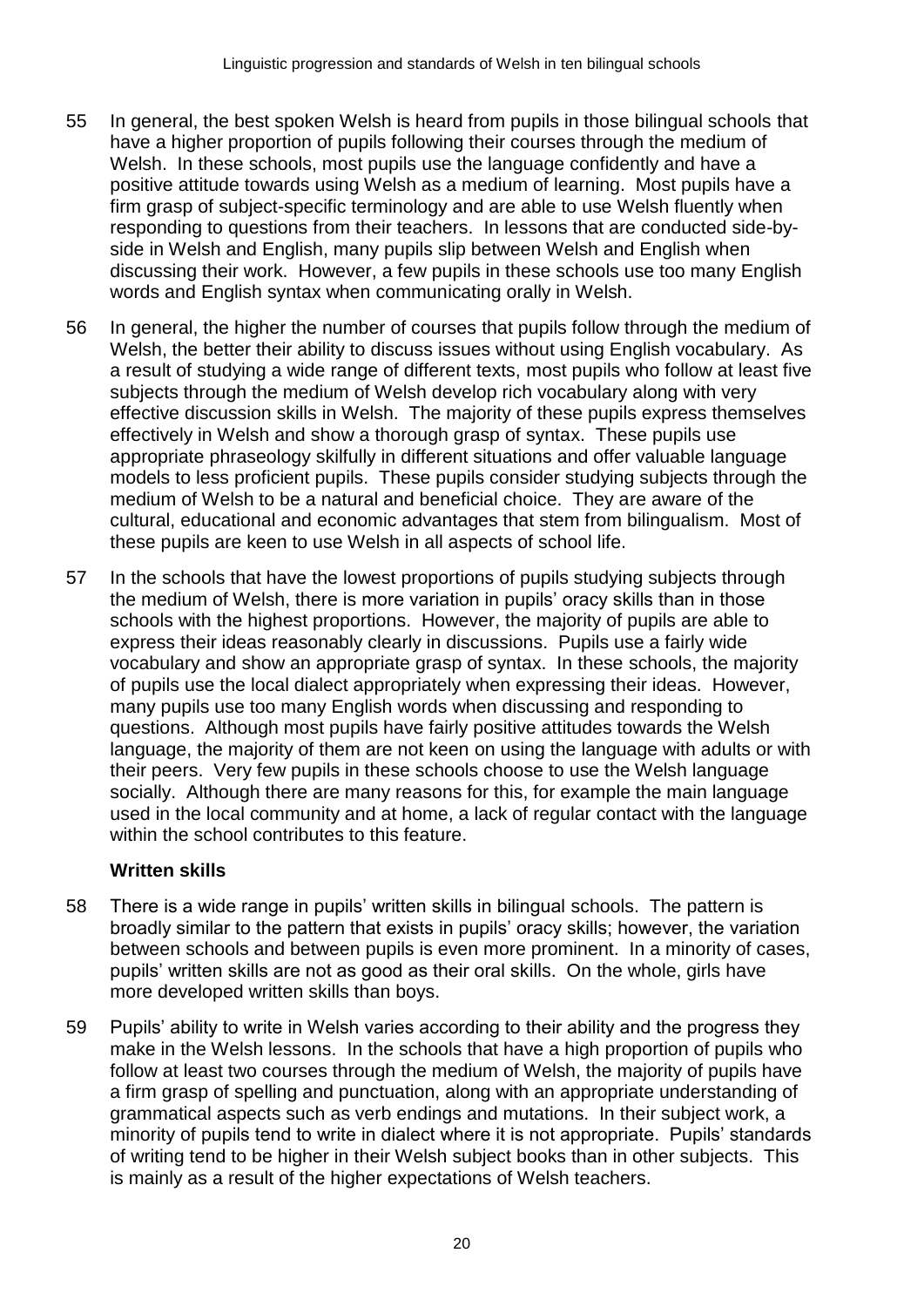60 In courses where pupils complete a proportion of their work in Welsh and a proportion in English, the majority make many more linguistic errors in subjects across the curriculum than they make in their Welsh books. In these lessons, the majority of pupils use a mixture of incorrect Welsh and English words when writing, as can be seen in the following examples:

> *'*Fydd yr adwaith yn huge', 'rhoid y Bunsen off', a 'gadael rhest o y dwr i anwethu pen e hyn'.

- 61 The best standards in pupils' written work can be seen in the schools in which:
	- a high proportion of pupils follow at least five courses through the medium of Welsh;
	- there is a whole-school strategy which ensures that all subject teachers give appropriate attention to language development;
	- teachers have high expectations of the standards that pupils can achieve through the medium of Welsh; and
	- teachers offer a good language model to pupils.
- 62 Pupils in these bilingual schools benefit from the experience of writing at length in a wide range of forms in different subjects. Many pupils use Welsh very effectively when writing at length for a range of purposes and different audiences. They have a good awareness of language register and the most able pupils are able to emulate other phraseologies and dialects successfully. Many pupils in these schools use language of a high quality along with wide general and subject-specific vocabulary when writing. These pupils very rarely use English words or awkward syntax when writing.
- 63 In the schools that have the lowest proportions of pupils following their subjects through the medium of Welsh, the range of pupils' writing skills is wider in comparison with the schools discussed above. A minority of pupils in these schools have strong language resources, which enable them to express themselves well when writing in Welsh. Several factors effect pupils' proficiency in writing, the most important being the quality of education they receive in their Welsh lessons. However, the majority of pupils who follow their courses mainly in English have limited vocabulary and a minority of them have a weak grasp of syntax and grammatical rules in Welsh.
- 64 In the majority of lessons observed, a minority of pupils who were fluent and comfortable speaking Welsh chose to write their responses in English. The reasons for this were because:
	- pupils felt less confident when writing in Welsh and are more familiar with English terms;
	- further studies in the subject were likely to be in English;
	- subject teachers had persuaded pupils to record their work in English;
	- parents had advised pupils to follow the subject in English; or
	- the school's policy asked pupils to follow a proportion of their subjects in English.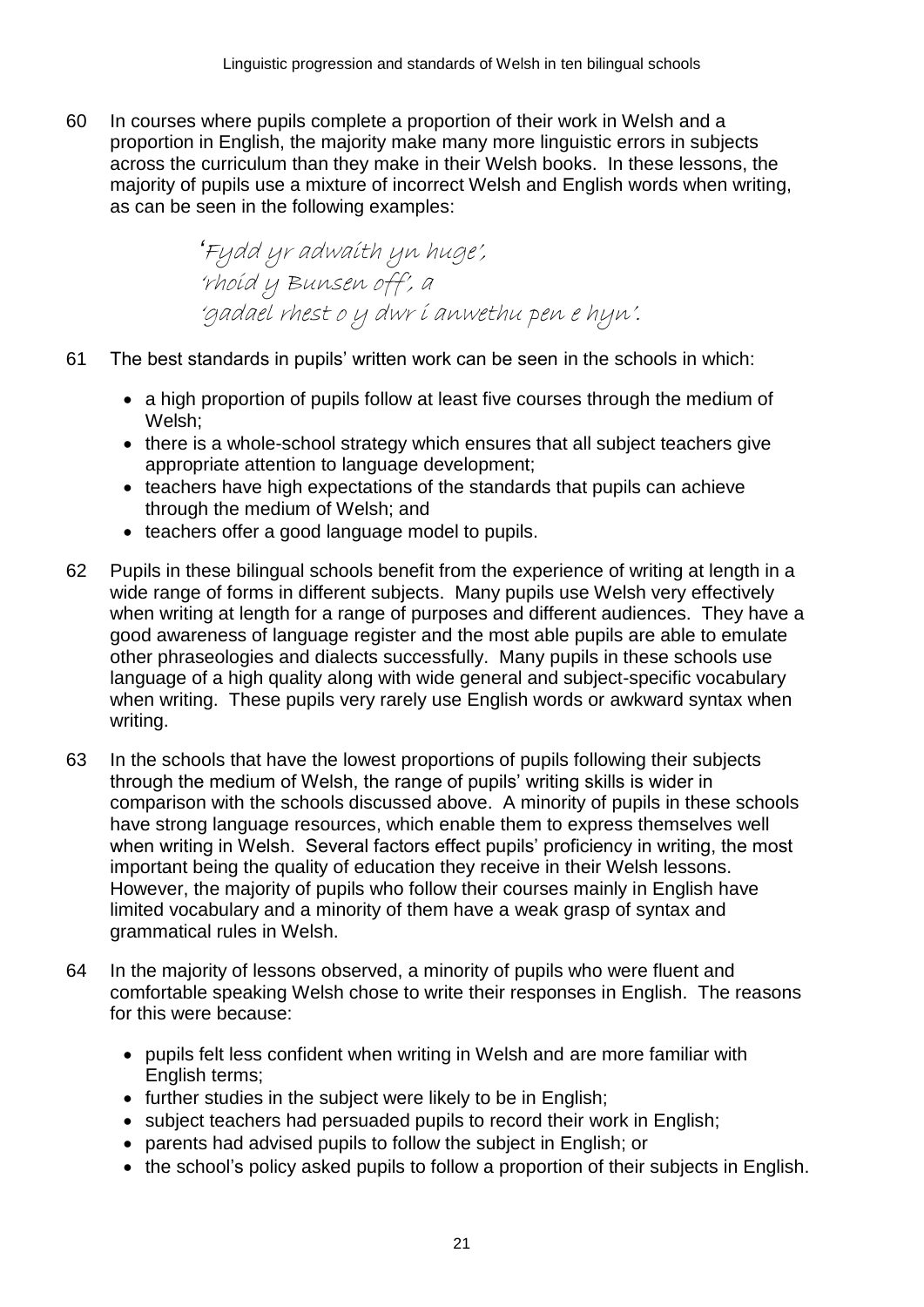- 65 Bilingual schools in which the highest proportions of pupils study their subjects through the medium of Welsh, respond positively to pupils' and parents' concerns by:
	- ensuring additional support in order to strengthen specific weaknesses in pupils' language skills;
	- arranging for teachers to present subject-specific terms consistently in Welsh and English; and
	- fostering a close relationship with parents to ensure that they are able to support their children.
- 66 In most of the lessons observed, good progress is made in most pupils' subject-specific understanding and skills. In most lessons, pupils use their proficiency in Welsh and English effectively to gather information from English texts and apply it purposefully in learning tasks. As pupils translate this information, they make good progress in their awareness of English subject terms and understanding of the subject. However, in these activities, a minority of pupils translate word-for-word from English and they therefore write in awkward and unnatural Welsh.
- 67 In a minority of lessons, pupils use their knowledge of both languages thoughtfully to support their understanding and their subject knowledge. In these lessons, pupils develop their thinking skills considerably when translanguaging texts. As a result of support from the teacher and using resources such as computerised language checking programmes, pupils translanguage effectively and improve their Welsh. In these lessons, pupils respond very positively to challenging translanguaging activities. As a result of the additional effort involved in completing these tasks, most pupils develop a deeper understanding of the subject.

# **5 Leadership and vision**

- 68 In the bilingual schools that ensure that a high proportion of pupils follow their subjects through the medium of Welsh, the senior management team has a clear vision and high expectations. The senior team shoulders the responsibility for promoting linguistic continuity and progression and is aware of the increasing advantages of bilingualism on pupils' futures. Leaders at every level and individual teachers have high expectations in terms of the number of pupils who follow courses through the medium of Welsh. These schools set ambitious quantitative targets for the proportion of pupils who will follow level 1 and level 2 courses through the medium of Welsh. The governing body shares the school's vision and objectives in this regard, and they challenge leaders effectively in relation to progress towards achieving the ambitious targets.
- 69 These schools foster close links with parents and offer support to ensure that they are involved in decisions regarding the effect of linguistic progression on their children's education. Teachers ensure that English-medium resources are available to parents who do not understand Welsh, so that they feel more confident in offering support to their children. These resources include lists of subject terms in both languages, English notes, and valuable links to subject-specific websites. These schools offer strong arguments based on research to explain to pupils and parents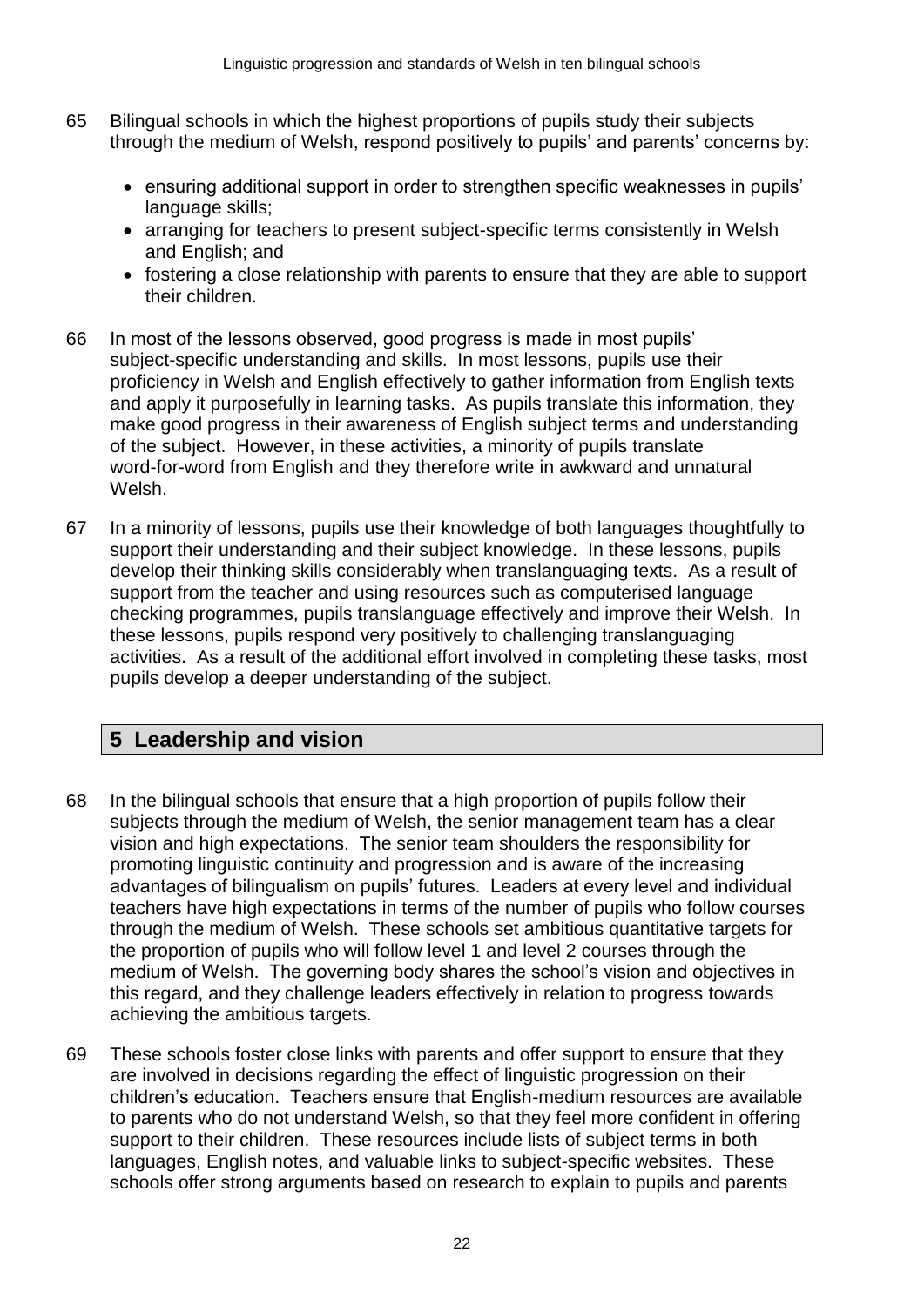that continuing to follow courses through the medium of Welsh is beneficial. In addition to cultural and social benefits, the other benefits identified by these schools are:

- that pupils who follow GCSE courses through the medium of Welsh achieve as well as, and sometimes better than, those following courses in English, on average (see Appendix 3);
- the benefits in terms of employment opportunities for those who are able to communicate fluently in both languages; and
- that bilingual people in Wales earn higher average salaries than those who only speak English (Henley and Jones, 2005).
- 70 In general, as a result of the strong support of these schools, nearly all parents are very supportive of their children following their courses through the medium of Welsh, whatever their linguistic background.
- 71 Staff in these bilingual schools share the aim of increasing the number of pupils who follow their courses through the medium of Welsh, and they commit actively to the task of preparing high quality learning resources in Welsh and English. In these schools, leaders at all levels have high expectations for teachers and pupils to use Welsh in all aspects of school life. In addition, leaders evaluate the effect of provision on the proficiency and progress of pupils from different linguistic backgrounds in talking, reading and writing in Welsh.
- 72 A minority of schools do not present the benefits of continuing to study subjects through the medium of Welsh effectively enough to parents or pupils. Rather than offering support to parents who are not confident with Welsh to ensure that they are able to support their children, these schools respond to these parents' concerns by offering courses in English. Pupils and their parents often make choices without considering the benefits of continuing their studies through the medium of Welsh.

**Case study: Using numeracy activities to promote pupils' awareness of the value of bilingualism in the workplace**

# **Ysgol Aberteifi**

# **Year 9 – Welsh lesson**

Although a high proportion of pupils study a wide range of subjects across the curriculum in key stage 3 through the medium of Welsh, most pupils choose to follow nearly all of their courses in key stage 4 in English. The school wants to increase the number of pupils who follow courses through the medium of Welsh in key stage 4 and, therefore, are very aware that they must engender pupils' confidence to make this choice.

As part of the strategy, the school sets two numeracy tasks in Welsh lessons in key stage 3. In the first task, pupils complete research into the number of people who are able to speak Welsh in different areas across Wales. Then, they compare the proportions of Welsh speakers in different rural areas with the proportions in cities that have universities, and present their findings in relevant charts and graphs.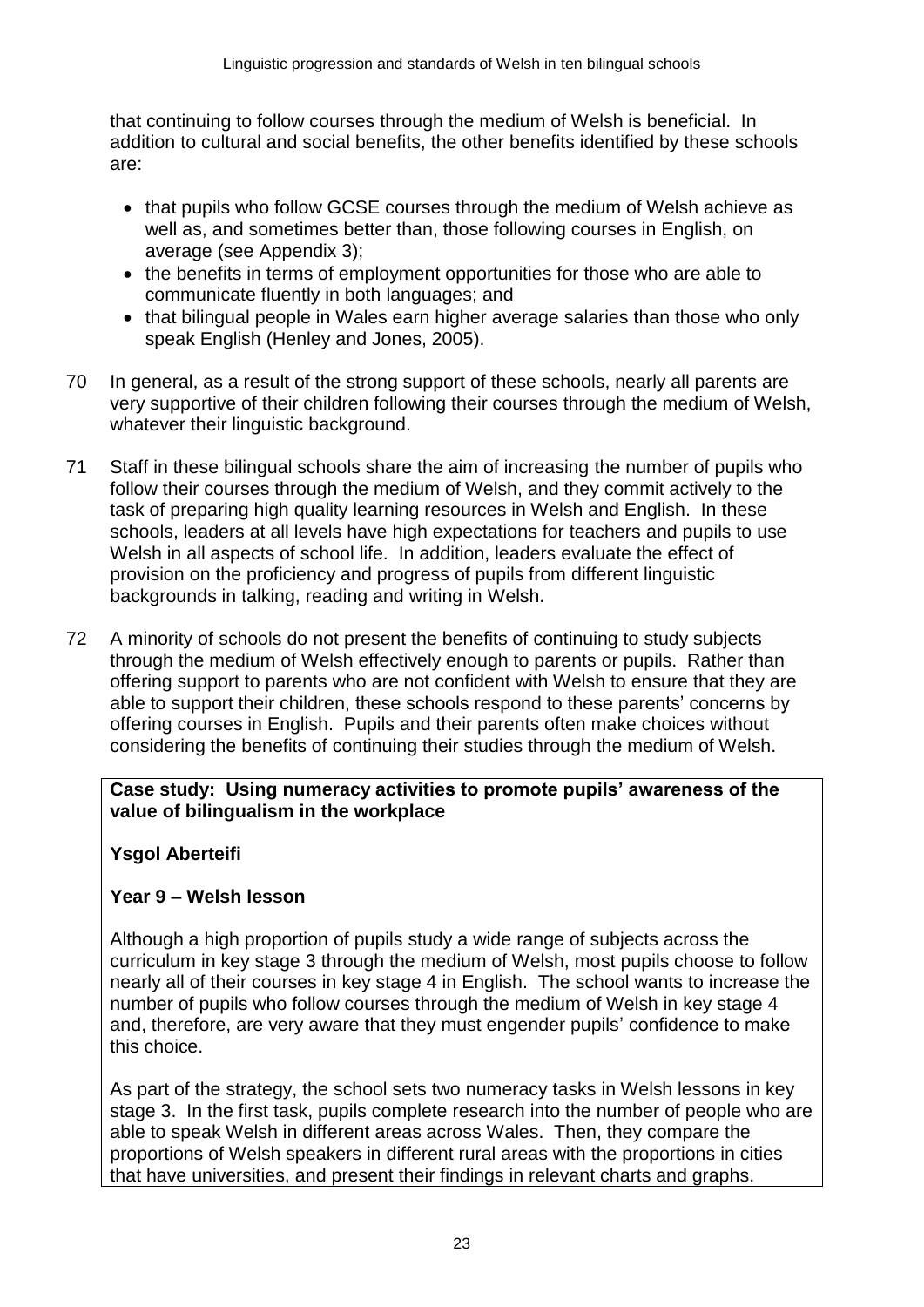Pupils analyse the results and write a report on the advantages of being a Welsh speaker in areas in which there is a relatively low proportion of Welsh speakers in the workforce.

As a result of these activities, nearly all pupils have developed a more positive attitude towards the economic value of the language. This has contributed to an increase in the number of pupils who follow at least one additional course in Welsh in key stage 4, from 10% in 2013 to 25% in September 2014.

# **Staffing**

 $\overline{a}$ 

- 73 In order to provide a rich range of courses through the medium of Welsh, there is a need for enough teaching staff who are proficient and confident to teach through the medium of Welsh. Recruitment difficulties are an obstacle to expanding Welsh provision in several bilingual schools. In 2012, only 13% of trainees who gained a post-graduate certificate in education were qualified to teach through the medium of Welsh. In some areas, the situation is more serious. For example, in 2012, only 4% of trainee teachers in biology and 2% of trainee teachers in modern foreign languages were able to speak Welsh. More recent data from the General Teaching Council for Wales shows that a third (32.5%) of teachers in Wales consider themselves Welsh speakers. However, only a quarter (26.9%) are confident to teach through the medium of Welsh. This situation poses a challenge to schools when appointing appropriate staff, particularly in some areas of the curriculum, for example sciences and modern languages.
- 74 Most schools offer beneficial training and support to teachers and assistants in order to develop their Welsh skills. In these schools, the Welsh department give valuable support to members of staff in formal sessions and informally. In a minority of schools, the local authority also offers training to staff in order to develop their proficiency and confidence in Welsh. Staff make the most progress in schools in which other members of staff use Welsh regularly when socialising and discussing school work.
- 75 The majority of schools give teachers an opportunity to develop their language skills on sabbatical courses, in partnership with regional centres. The aim of these courses is to develop and refresh the language of teachers and learning assistants, so that they feel confident to teach and administer through the medium of Welsh<sup>5</sup>. During the last three years, 58 secondary school teachers have received training on higher level courses at these centres (see table 4). These courses offer teaching staff who are able to speak Welsh fluently, but who lack the confidence or specialist terminology in Welsh, to use these skills in their professional lives.

<sup>5</sup> For more details, see: [http://learning.wales.gov.uk/yourcareer/welsh-lang-practitioner](http://learning.wales.gov.uk/yourcareer/welsh-lang-practitioner-training/sabbatical-scheme/?skip=1&lang=en)[training/sabbatical-scheme/?skip=1&lang=en](http://learning.wales.gov.uk/yourcareer/welsh-lang-practitioner-training/sabbatical-scheme/?skip=1&lang=en)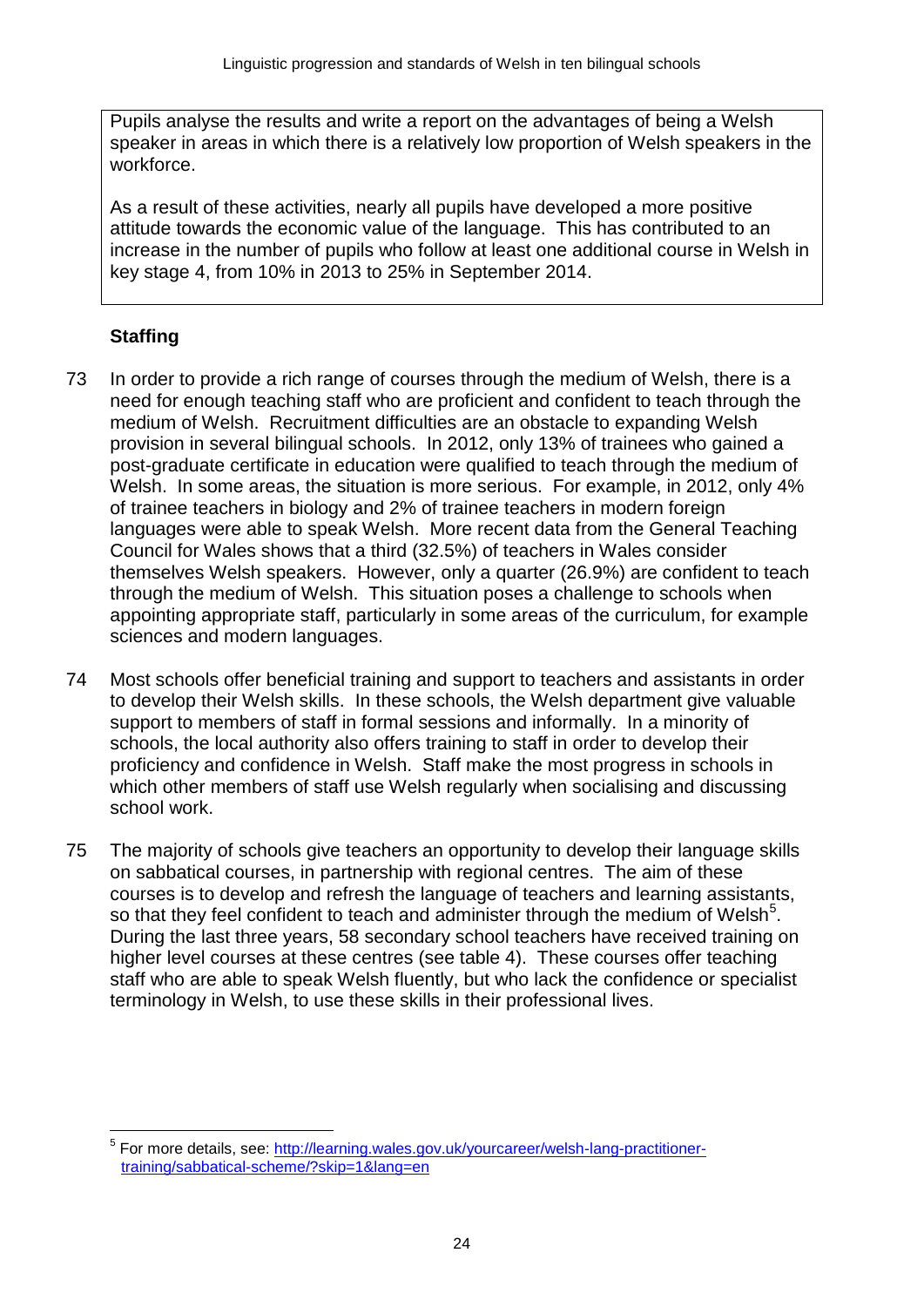| Table 4: Number* of participants on the Sabbatical Scheme's higher level |
|--------------------------------------------------------------------------|
| courses from the secondary school sector since 2011                      |

|               | South-east<br>Wales<br>(Cardiff<br>University) | <b>North Wales</b><br>(Bangor<br>University) | South west and mid<br>Wales (University of<br><b>Wales Trinity St David)</b> |
|---------------|------------------------------------------------|----------------------------------------------|------------------------------------------------------------------------------|
| 2011          | 12                                             |                                              |                                                                              |
| 2012          |                                                | 3                                            |                                                                              |
| 2013          |                                                | 4                                            |                                                                              |
| 2014          | 2                                              | 4                                            |                                                                              |
| <b>Totals</b> | 28                                             | 12                                           | 18                                                                           |

\* Figures from the Welsh Government

- 76 Many bilingual schools discuss teaching strategies in training sessions. A minority of schools have useful working groups to develop strategies in order to promote bilingualism. However, only a few schools have a teaching policy that gives clear enough guidelines to teachers on using Welsh and English in their teaching in bilingual classes. The best examples include:
	- the school's clear aims in terms of ensuring pupils' linguistic progression and development across the curriculum;
	- agreed whole-school strategies to develop Welsh literacy across subjects;
	- agreed bilingual teaching strategies based on a clear rationale:
	- links to useful Welsh-medium educational websites; and
	- sensitive consideration of the views of pupils at different levels of proficiency in Welsh.

# **Good practice guidelines at Ysgol y Moelwyn**

#### **Bilingual policy and pupils' experiences in both languages**

A bilingual policy can mean more than one thing.

- 1 Pupils from English-speaking backgrounds should have experiences in Welsh within the curriculum.
- 2 Welsh speakers should have experiences of using English across the curriculum.
	- Pupils have regular contact with English by using English-medium resources.
	- All departments should plan to provide some extended writing experiences in English to pupils (one per term).
	- All departments should ensure that pupils master terminology bilingually.

# **Provision for transition pupils**

The aim is that:

pupils complete **more** Welsh-medium work as time goes by;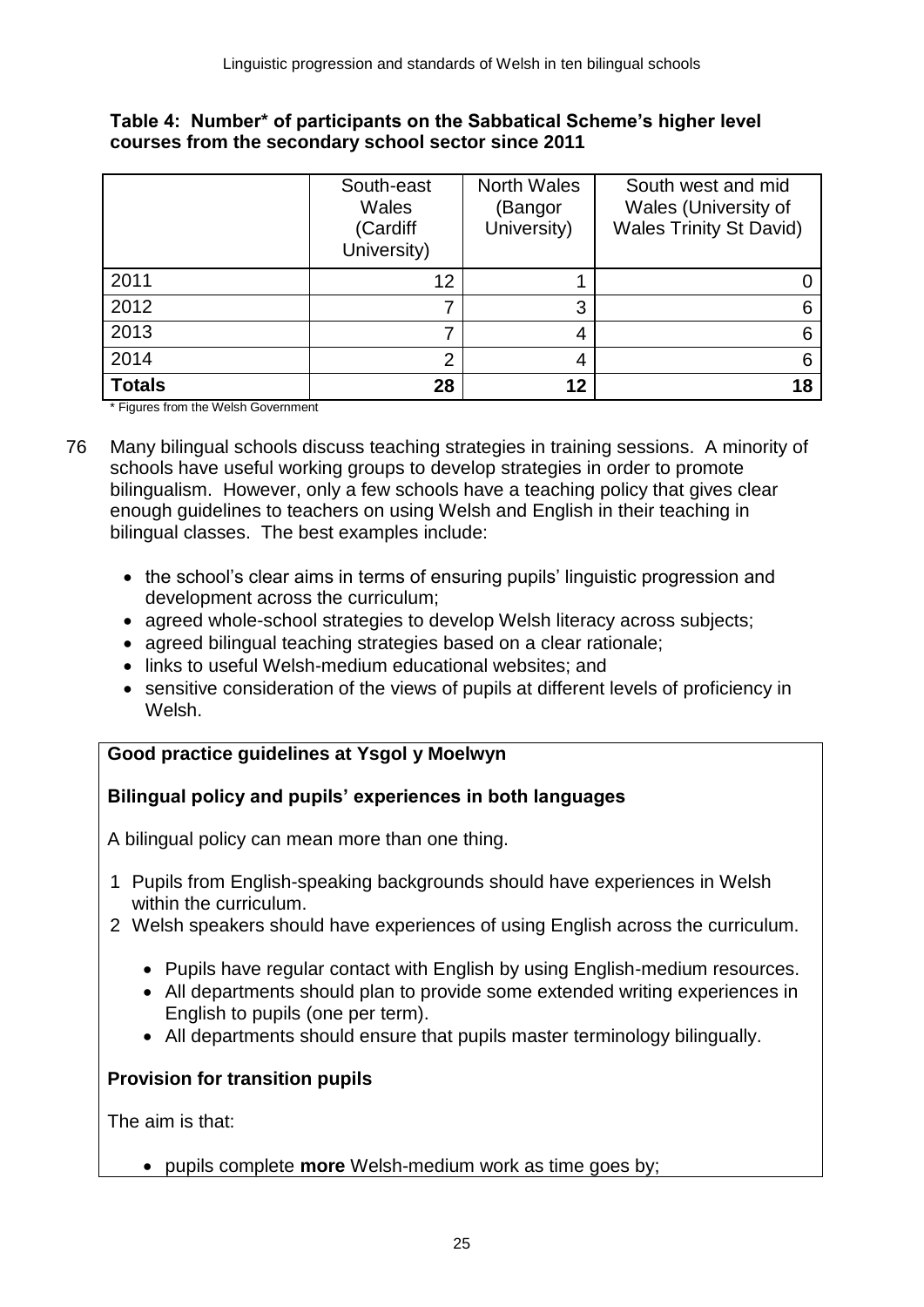- pupils feel **positive** about completing work through the medium of Welsh; and
- pupils' parents **support the transition process** and are happy in the knowledge that this does not have a negative effect on their child's education and attainment.

**Our challenge is to gain learners, not transition by compulsion.**

- All departments have a responsibility to ensure that pupils transfer in Welsh.
- The biggest challenge here is to ensure that pupils **gain confidence** to use Welsh. It is no mean feat for a learner to speak Welsh in front of a class full of fluent speakers. Some suitable techniques include:
	- o encouragement and **maintaining a non-threatening environment**;
	- o group work;
	- o work in pairs;
	- o setting very simple tasks and giving learners advance warnings about a task e.g. "Dwi am ofyn i ti ddarllen y cwestiwn yma oddi ar y bwrdd gwyn mewn munud (In a minute, I'm going to ask you to read this question from the whiteboard)"; and
	- o remember the ten second rule! Give pupils a chance to internalise what you say and think about an answer! There are many ways of doing this.
- **Passive** understanding of language is much greater than their **active** use. Many pupils have a good understanding but have difficulty responding orally. Therefore:
	- $\circ$  Do not turn to English if a pupil understands what you're saying but responds in English. The fact that the pupils answers in English does not (necessarily) mean that the teacher needs to speak English. A number of pupils can understand Welsh but lack the confidence to reply.
	- o e.g. It is likely that you always give guidelines on class routines e.g. "agorwch eich llyfrau… (open your books)" in Welsh only. When teaching some new learners who have a low understanding of Welsh, perhaps you will explain some more challenging concepts in English. Plan what you want to say to the class in both languages.
- Providing materials in both languages can be helpful to pupils.
	- o While a teacher speaks Welsh, the pupil can refer to the Welsh and English materials in front of them and follow by doing so. The process of translating from one language to the other is very valuable. This can work particularly effectively with more able pupils.
	- o Homework materials should be provided to learners in both languages.
- **The teacher's language:**
	- o Ensure that the learner **understands** you and **understands** your notes.
	- o Remember to pronounce clearly and slowly, giving particular attention to subject terminology.
- Practical aspects: It can be useful for new learners to have two sets of notes right at the beginning of the lesson and a very quick explanation of the work, rather than waiting until everyone else has been given work before being given copies.
- Providing materials in both languages helps parents to feel that they are a part of their children's education.
- If there is an agreement for a pupil in key stage 4 to follow a course through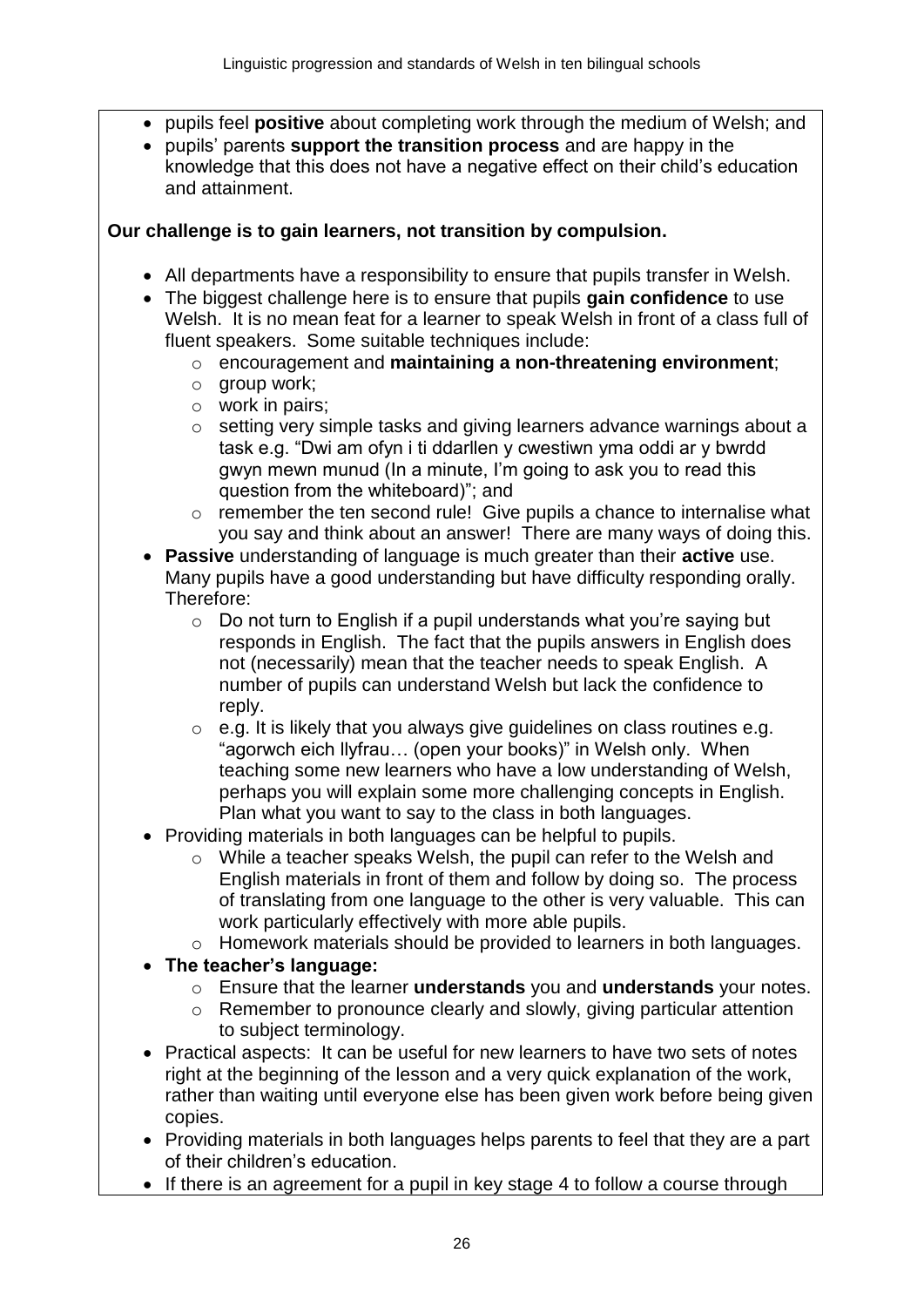the medium of English, many teaching experiences can still be delivered through the medium of Welsh.

### **Internalising and acquiring a language**

- In order to internalise a language, fun lessons are needed with many triggers.
- Triggers need to be repeated. Pupils need to hear words and patterns, hear them again and see them a number of times in order to internalise them. Learning a second language is physically hard work!
- Pupils need an opportunity to use what they have learnt a number of times in a non-challenging environment! Saying one word in a 50 minute lesson is not the answer! There must be work in pairs, in groups, repeating and drilling.
- **Most importantly:**
	- $\circ$  Work to develop the pupil's confidence and ensure that learning Welsh is enjoyable, exciting and safe for the pupil – not an experience of being unable to understand, unable to succeed and tackling experiences that undermine confidence.
	- o Make sure that you are fully aware of the pupil's confidence level and his/her level of mastery of the Welsh language.
- 77 A few bilingual schools have a member of staff who is responsible for promoting Welsh throughout the school. In general, these members of staff succeed in raising the status of the language within the school and have a positive influence, particularly on social use of Welsh by pupils and staff. However, only a few schools have developed links with other schools in order to share good practice and facilitate the process of producing Welsh resources.
- 78 In the majority of bilingual schools in which a low proportion of pupils follow their courses through the medium of Welsh, school leaders do not consider increasing this proportion to be a priority. The majority of staff at these schools do not explain the benefits of following courses through the medium of Welsh to pupils or parents, and they have no specific targets for increasing the number that follow this route. Although the majority of staff use some Welsh with pupils in social contexts, English is usually the main medium of teaching and learning. Although they are fluent in Welsh, a minority of staff in these schools choose to conduct conversations with pupils in English in the main. The effect of this is that:
	- the majority of pupils become less willing to use Welsh academically or socially;
	- pupils' general proficiency in speaking and writing in Welsh declines; and
	- the status of Welsh declines among pupils.
- 79 The amount of money transferred to schools from the 'Welsh in Education Grant' varies greatly. The Welsh Government expects at least half of the grant to be delegated to schools in 2013-2014. A minority of authorities use a proportion of this grant to fund relevant intermediate plans, for example to support immersion projects for latecomers. A minority of schools receive no money from the local authority, although they are trying to develop their bilingual provision. Most schools that receive the grant use the money appropriately, for example to support teachers to produce Welsh-medium teaching resources or to develop the linguistic proficiency of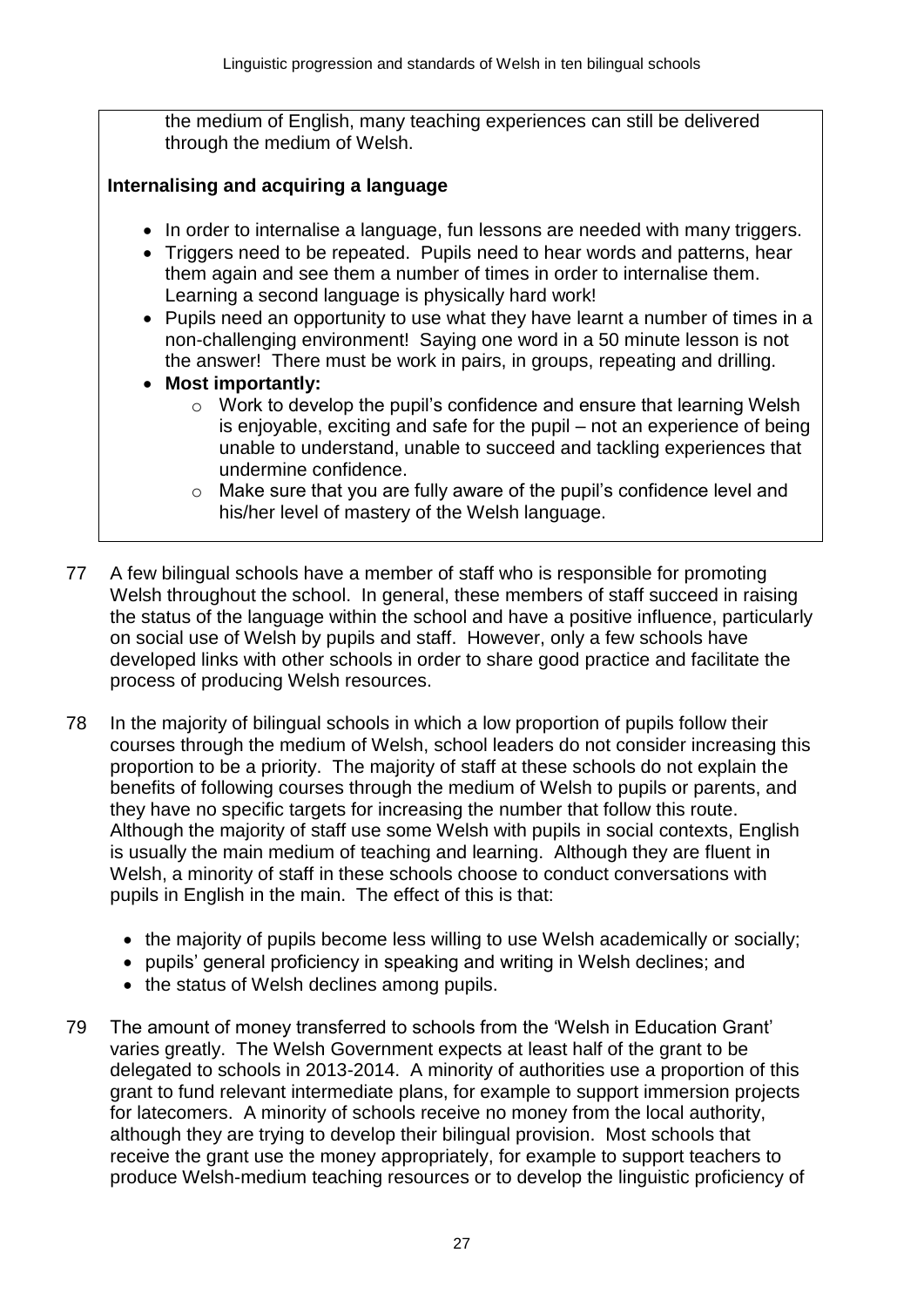their staff. However, a few spend the money appropriately on things that are not directly linked to the priorities of the Welsh Education Strategy, for example on computer equipment for general use.

#### **Case study: Planning to increase the number of pupils who follow their courses through the medium of Welsh in key stage 4**

#### **Ysgol Bodedern**

Ysgol Bodedern is a bilingual school in Anglesey. Approximately 65% of pupils come from homes in which Welsh is the predominant language spoken, but 89% of pupils speak Welsh as a first language or to an equivalent standard.

The current headteacher was appointed in April 2007. At the time, 63% of pupils in key stage 4 followed at least two courses, in addition to Welsh as a first language, through the medium of Welsh. The headteacher's vision was to increase this proportion significantly, but also to ensure that pupils' proficiency in Welsh and English is developed equally.

A policy was introduced for all pupils in key stage 4 to follow at least two courses through the medium of Welsh, along with two courses through the medium of English. In introducing this policy, the school had to respond to doubts from the teaching staff, parents and pupils. As pupils' achievement in subjects, particularly in English and mathematics, was the most important consideration in parents' minds, a very important element of the strategy was to ensure high standards across subjects, particularly in English and mathematics.

The school invited external speakers from the academic world to discuss the benefits and challenges of bilingual teaching. These visits were followed by valuable sessions to share good practice among staff, for example using language mats, an agreed marking code and scaffolding pupils' responses in order to reinforce correct language patterns. Teaching staff ensured that all learning resources are available to pupils in Welsh and English. These resources are also a valuable support to parents who are not comfortable with Welsh. Parents were invited to the school in order to listen to external experts on bilingual teaching and to discuss the new policy.

In open evenings and parent meetings, the benefits of having a bilingual education are emphasised by staff. In addition, the school emphasises the comparatively higher academic success of the cohort of pupils who sit the highest proportion of their subjects through the medium of Welsh.

As a result of this work, the proportion of pupils choosing to follow at least two courses, in addition to Welsh as a first language through the medium of Welsh, has increased from 78% in summer 2011 to 92% in summer 2014. In addition, the school's performance in the level 2 indicator including English or Welsh, and mathematics, has improved and, in 2013, placed the school among the top 25% of similar schools in terms of the level of eligibility for free school meals.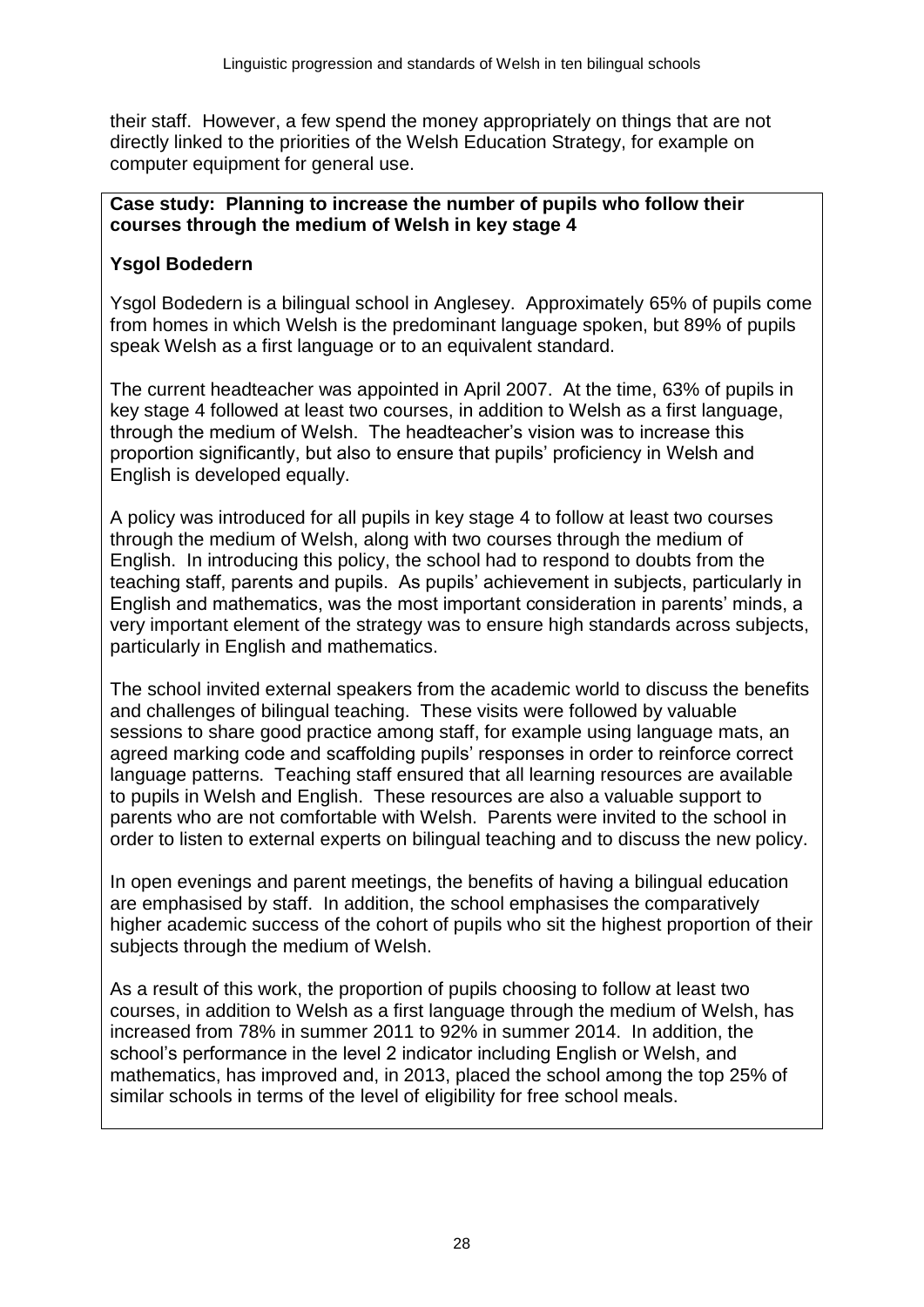# **Appendix 1: Evidence base**

The findings and recommendations in this report arise from:

• visits by inspectors to ten bilingual secondary schools:

Ysgol Gyfun Bro Pedr, Ceredigion Ysgol Dyffryn Aman, Carmarthenshire Ysgol Gyfun Aberteifi, Ceredigion Ysgol Gyfun Llangefni, Anglesey Ysgol David Hughes, Anglesey Ysgol Gyfun Bodedern, Anglesey Ysgol Dyffryn Nantlle, Gwynedd Ysgol Glan-y-Môr, Gwynedd Ysgol Dyffryn Ogwen, Gwynedd Ysgol y Moelwyn, Gwynedd

- evidence from inspections of bilingual schools between 2010 and 2014;
- discussions with officers from Gwynedd, Anglesey, Carmarthenshire and Ceredigion local authorities; and
- analyses of external examination data in England and Wales.

During the visits, inspectors:

- observed lessons:
- visited registration sessions:
- interviewed headteachers, Welsh leaders and teachers;
- spoke with pupils:
- scrutinised pupils' work across the curriculum; and
- spoke with parents.

#### **An explanation of the words and phrases used to describe our evaluations**

| nearly all          | with very few exceptions |
|---------------------|--------------------------|
| most                | 90% or more              |
| many                | 70% or more              |
| a majority          | over 60%                 |
| half or around half | close to 50%             |
| a minority          | below 40%                |
| few                 | below 20%                |
| very few            | less than 10%            |
|                     |                          |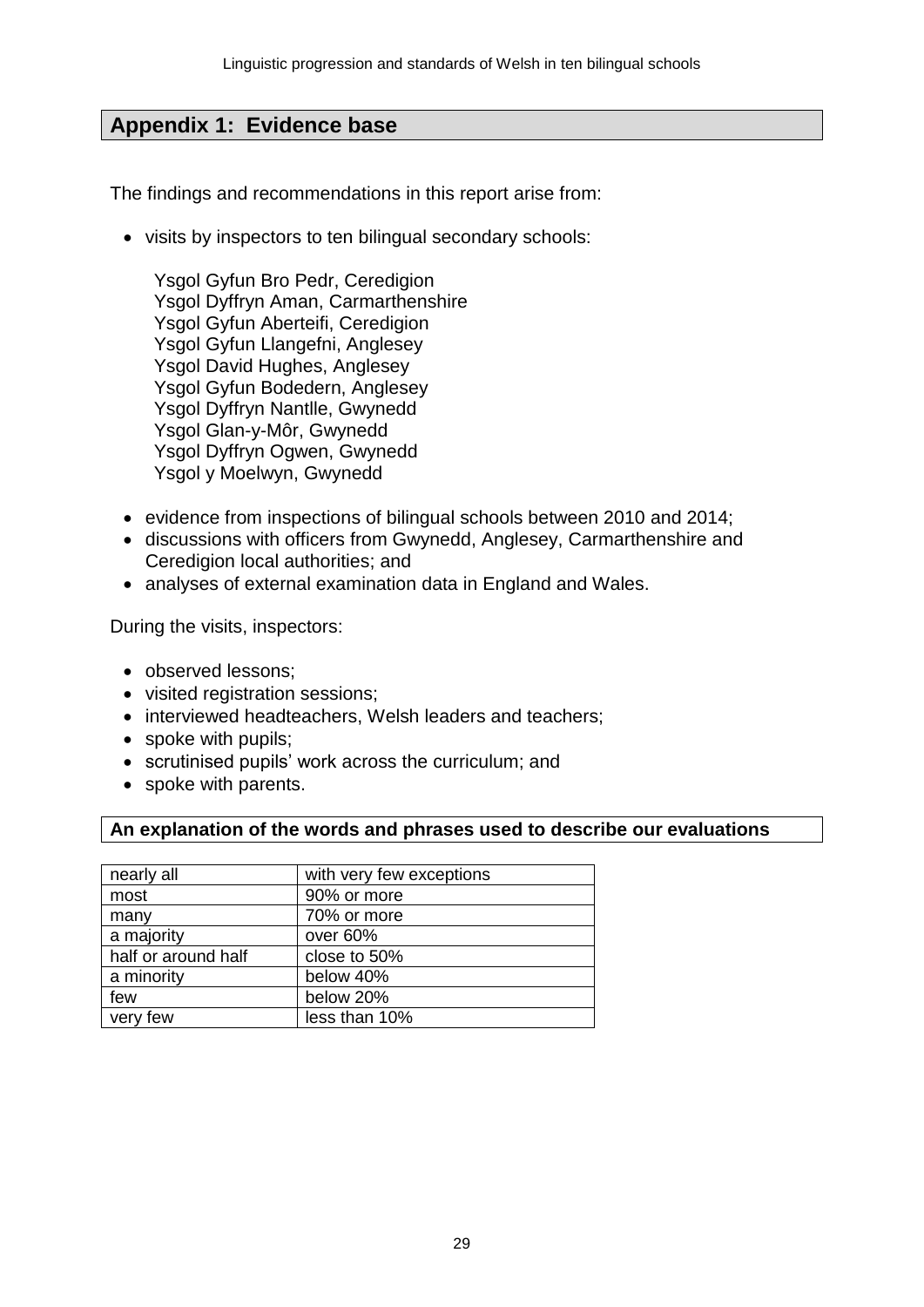# **Appendix 2: Defining schools according to Welsh language provision: the categories for secondary schools**

#### **1 Welsh-medium secondary school**

**Curriculum –** All subjects (including RE and PSE), apart from English, are taught through the medium of Welsh to all pupils, although some schools may introduce English terminology in one or two subjects.

**Language of the school –** Welsh is the day to day language of the school. Welsh is used as the language of communication with the pupils and the school's administration. The school communicates with parents in both languages.

**Outcomes –** For all pupils, the normal expectation is that assessment in key stage 3 and key stage 4 will be through the medium of Welsh in all subjects, apart from English or other languages, and that pupils will be able to progress easily to Welsh-medium post-16 provision.

#### **2 Bilingual secondary school**

**Curriculum –** This category has four sub-sections according to the percentage of subjects taught through the medium of Welsh and whether there is parallel provision in English. The categories and definitions do not reflect the number or proportion of pupils who take advantage of provision in Welsh in a school. Governing bodies will be expected to provide information in the school prospectus on the extent to which choice of provision is available and whether access to Welsh-medium provision is conditional on the level of the pupil's competence in Welsh. The prospectus should also indicate the number of pupils who take up the choices that are available.

**Category 2A –** At least 80% of subjects, apart from English and Welsh, are taught only through the medium of Welsh to all pupils. One or two subjects are taught to some pupils in English or in both languages.

**Category 2B –** At least 80% of subjects (excluding Welsh and English) are taught through the medium of Welsh but are also taught through the medium of English.

**Category 2C –** 50-79% of subjects (excluding Welsh and English) are taught through the medium of Welsh but are also taught through the medium of English.

**Category 2CH –** All subjects (except Welsh and English) are taught to all pupils using both languages.

**Language of the school –** The day to day language or languages of the school will be determined by its linguistic context. Both languages are used to communicate with pupils and for the school's administration. A high priority is given to creating a Welsh ethos. The school communicates with parents in both languages.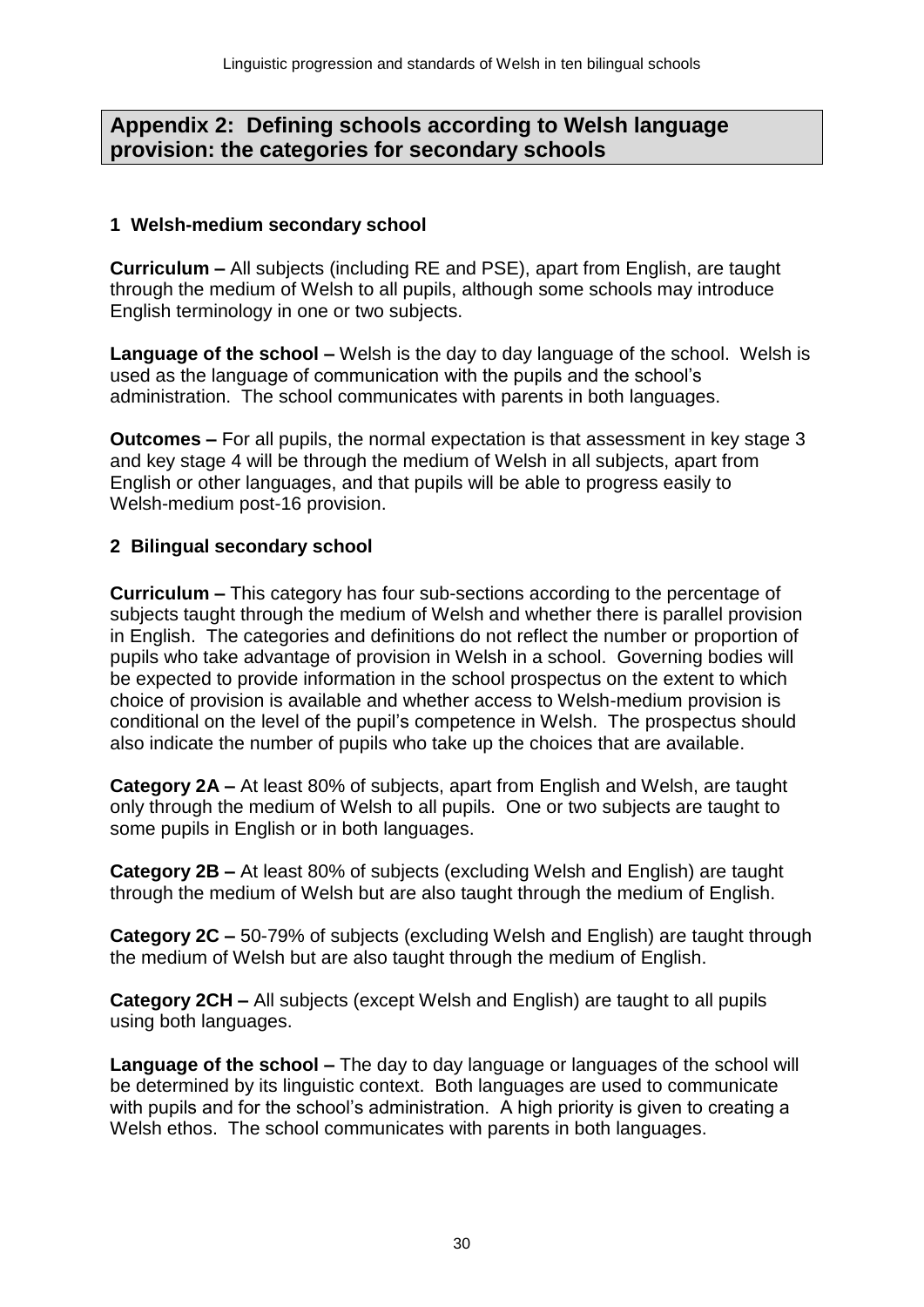**Outcomes –** For pupils in categories 2A, 2B and 2C who follow the maximum number of courses through the medium of Welsh, the normal expectation is that assessment in key stage 3 and key stage 4 would be through the medium of Welsh in those subjects and that they would be able to progress easily to post-16 provision through the medium of Welsh in their chosen subjects. For pupils in Category 2Ch, the normal expectation is that assessment in key stage 3 and key stage 4 would be through the medium of Welsh in all subjects except English, and that they would normally be able to progress easily to study at post-16 through the medium of Welsh in their chosen subjects.

#### **3 Predominantly English-medium secondary school but with significant use of Welsh**

**Curriculum –** Both languages are used in teaching with 20-49% of subjects taught through the medium of Welsh. All subjects would normally also be taught through the medium of English.

**Language of the school –** The day to day language or languages of the school will be determined by its linguistic context. Both languages are used for communication with the pupils and for the school's administration. A high priority is given to creating a Welsh ethos. The school communicates with parents either in both languages or in English.

**Outcomes –** The normal expectation is that pupils who choose Welsh-medium options could be assessed through the medium of Welsh in those subjects at all levels and may be capable of progressing to study at post-16 through the medium of Welsh for those subjects.

#### **4 Predominantly English-medium secondary school**

**Curriculum –** Pupils are mainly taught through the medium of English. Welsh is taught as a second language up to key stage 4. One or two subjects (which would include Welsh as a first language) may be taught as an option through the medium of Welsh or by using both languages.

**Language of the school** – English is the day to day language of the school, but some Welsh is also used as a language of communication with the pupils, with the aim of improving their ability to use everyday Welsh. The school communicates with parents either in English or in both languages.

**Outcomes** – The normal expectation is that any pupils who choose Welsh-medium options could be assessed through the medium of Welsh in those subjects at all levels, and may be capable of progression to study at post-16 through the medium of Welsh for those subjects. Most pupils would be assessed in English in most subjects and would progress to English-medium post-16 study.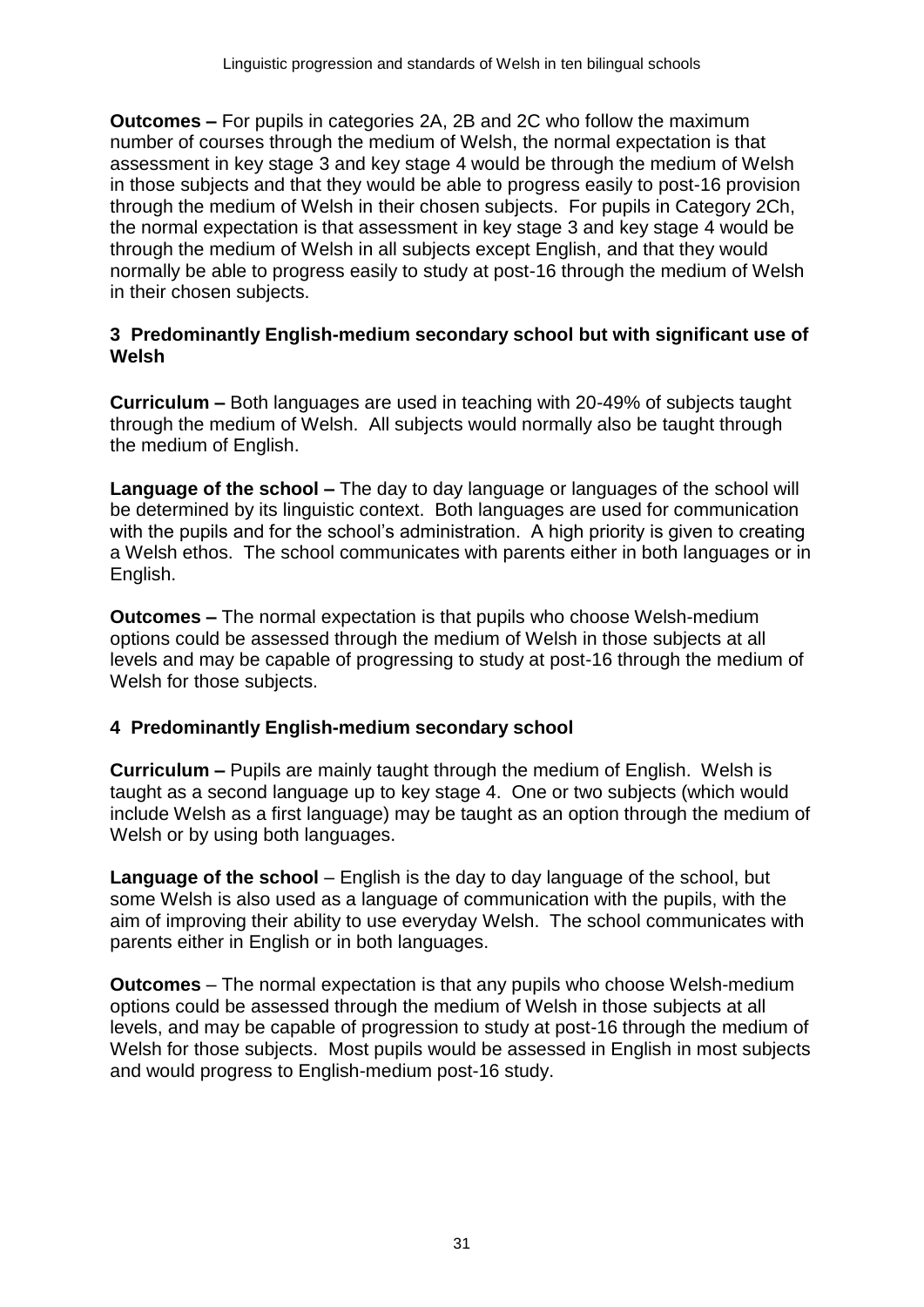|        | Table 5: The linguistic information of schools in the counties featured in the |
|--------|--------------------------------------------------------------------------------|
| report |                                                                                |

| Local<br>authority | Category                                                                | Name of<br>school                         | Percentage<br>of pupils      | Percentage<br>of pupils       | Percentage<br>of pupils                                                |
|--------------------|-------------------------------------------------------------------------|-------------------------------------------|------------------------------|-------------------------------|------------------------------------------------------------------------|
|                    |                                                                         |                                           | who speak<br><b>Welsh at</b> | registered<br>for Welsh       | registered<br>for Welsh                                                |
|                    |                                                                         |                                           | home (a)                     | first<br>language<br>GCSE (b) | first<br>language<br><b>GCSE who</b><br>achieved<br>grades A*-<br>C(b) |
| Anglesey           | 2B                                                                      | Ysgol Syr<br>Thomas<br>Jones              | 50.0%                        | 78.5%                         | 69.5%                                                                  |
| Anglesey           | Predominantly<br><b>English but</b><br>with significant<br>use of Welsh | Ysgol<br>Uwchradd<br>Caergybi             | 14.0%                        | 12.2%                         | 66.7%                                                                  |
| Anglesey           | 2B                                                                      | <b>Ysgol Gyfun</b><br>Llangefni           | 68.0%                        | 87.1%                         | 61.5%                                                                  |
| Anglesey           | 2B                                                                      | <b>Ysgol David</b><br>Hughes              | 42.0%                        | 74.2%                         | 60.9%                                                                  |
| Anglesey           | 2B                                                                      | Ysgol<br>Uwchradd<br><b>Bodedern</b>      | 65.0%                        | 91.7%                         | 52.5%                                                                  |
| Gwynedd            | Welsh-<br>medium                                                        | Ysgol Dyffryn<br>Ogwen<br><b>Bethesda</b> | 85.0%                        | 92.9%                         | 69.2%                                                                  |
| Gwynedd            | Welsh-<br>medium                                                        | Ysgol<br>Botwnnog                         | 75.0%                        | 94.0%                         | 90.4%                                                                  |
| Gwynedd            | Welsh-<br>medium                                                        | Ysgol<br><b>Brynrefail</b>                | 89.0%                        | 94.3%                         | 75.8%                                                                  |
| Gwynedd            | Welsh-<br>medium                                                        | <b>Ysgol Dyffryn</b><br>Nantlle           | 84.0%                        | 96.7%                         | 68.5%                                                                  |
| Gwynedd            | Welsh-<br>medium                                                        | Ysgol<br>Eifionydd                        | 74.0%                        | 96.9%                         | 77.4%                                                                  |
| Gwynedd            | Welsh-<br>medium                                                        | Ysgol y<br>Gader                          | 50.0%                        | 80.0%                         | 63.5%                                                                  |
| Gwynedd            | Welsh-<br>medium                                                        | Ysgol y<br>Moelwyn                        | 82.0%                        | 95.5%                         | 78.1%                                                                  |
| Gwynedd            | Welsh-<br>medium                                                        | Ysgol<br>Uwchradd<br>Tywyn                | 27.0%                        | 56.5%                         | 53.8%                                                                  |
| Gwynedd            | Welsh-<br>medium                                                        | Ysgol y<br>Berwyn                         | 79.0%                        | 94.9%                         | 87.5%                                                                  |
| Gwynedd            | Welsh-<br>medium                                                        | Ysgol<br>Ardudwy                          | 35.0%                        | 68.2%                         | 82.8%                                                                  |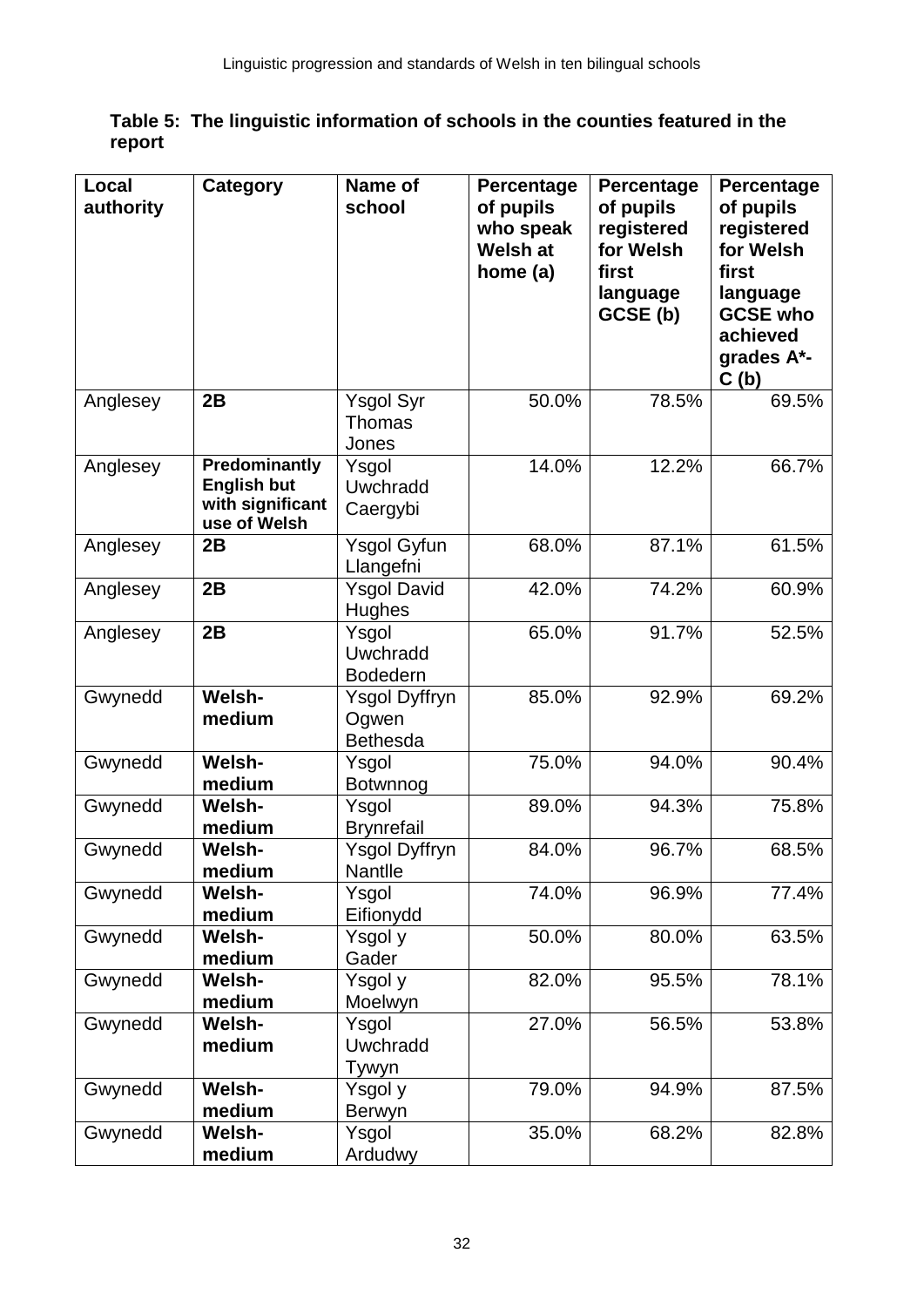| Gwynedd    | Predominantly<br><b>English but</b><br>with significant<br>use of Welsh | <b>Ysgol Friars</b>                      | 11.0% | 28.5% | 66.7% |
|------------|-------------------------------------------------------------------------|------------------------------------------|-------|-------|-------|
| Gwynedd    | Welsh-<br>medium                                                        | <b>Ysgol Tryfan</b>                      | 64.0% | 87.5% | 84.3% |
| Gwynedd    | Welsh-<br>medium                                                        | $\overline{Y}$ sgol Syr<br>Hugh Owen     | 90.0% | 87.1% | 62.0% |
| Gwynedd    | Welsh-<br>medium                                                        | Ysgol Glan y<br>Môr                      | 78.0% | 89.7% | 90.8% |
| Ceredigion | 2B                                                                      | Ysgol Gyfun<br>Llanbedr<br>Pont Steffan* | 50.5% | 66.7% | 71.4% |
| Ceredigion | 2C                                                                      | Ysgol Gyfun<br>Aberaeron                 | 36.0% | 58.6% | 70.7% |
| Ceredigion | 2B                                                                      | Ysgol<br>Uwchradd<br>Aberteifi           | 34.0% | 42.2% | 65.7% |
| Ceredigion | 2B                                                                      | Ysgol<br>Uwchradd<br>Tregaron            | 53.0% | 67.8% | 67.5% |
| Ceredigion | Predominantly<br><b>English but</b><br>with significant<br>use of Welsh | Penglais<br>School                       | 14.0% | 34.4% | 43.1% |
| Ceredigion | 2A                                                                      | <b>Ysgol Gyfun</b><br>Penweddig          | 71.0% | 94.9% | 89.3% |
| Ceredigion | 2A                                                                      | Ysgol Dyffryn<br>Teifi                   | 82.0% | 89.6% | 81.7% |
| Carmarthen | 2C                                                                      | <b>Ysgol Gyfun</b><br>Pantycelyn         | 38.0% | 59.3% | 60.0% |
| Carmarthen | 2C                                                                      | <b>Ysgol Tre-Gib</b>                     | 36.0% | 44.5% | 75.3% |
| Carmarthen | 2C                                                                      | $\overline{Y}$ sgol<br>Dyffryn Aman      | 39.0% | 40.8% | 57.3% |
| Carmarthen | <b>English</b>                                                          | <b>Ysgol Gyfun</b><br>Coedcae            | 1.0%  | 0.0%  | 0.0%  |
| Carmarthen | 2A                                                                      | Ysgol Gyfun<br>v Strade                  | 52.0% | 97.2% | 82.2% |
| Carmarthen | <b>English</b>                                                          | Ysgol<br>Glan-y-Môr                      | 1.0%  | 0.0%  | 0.0%  |
| Carmarthen | <b>English</b>                                                          | Ysgol<br><b>Bryngwyn</b>                 | 6.0%  | 0.0%  | 0.0%  |
| Carmarthen | 2A                                                                      | Ysgol Gyfun<br>Gymraeg Bro<br>Myrddin    | 80.0% | 96.7% | 82.8% |
| Carmarthen | Predominantly<br><b>English but</b><br>with significant<br>use of Welsh | <b>Ysgol Gyfun</b><br>Emlyn              | 15.0% | 14.2% | 50.0% |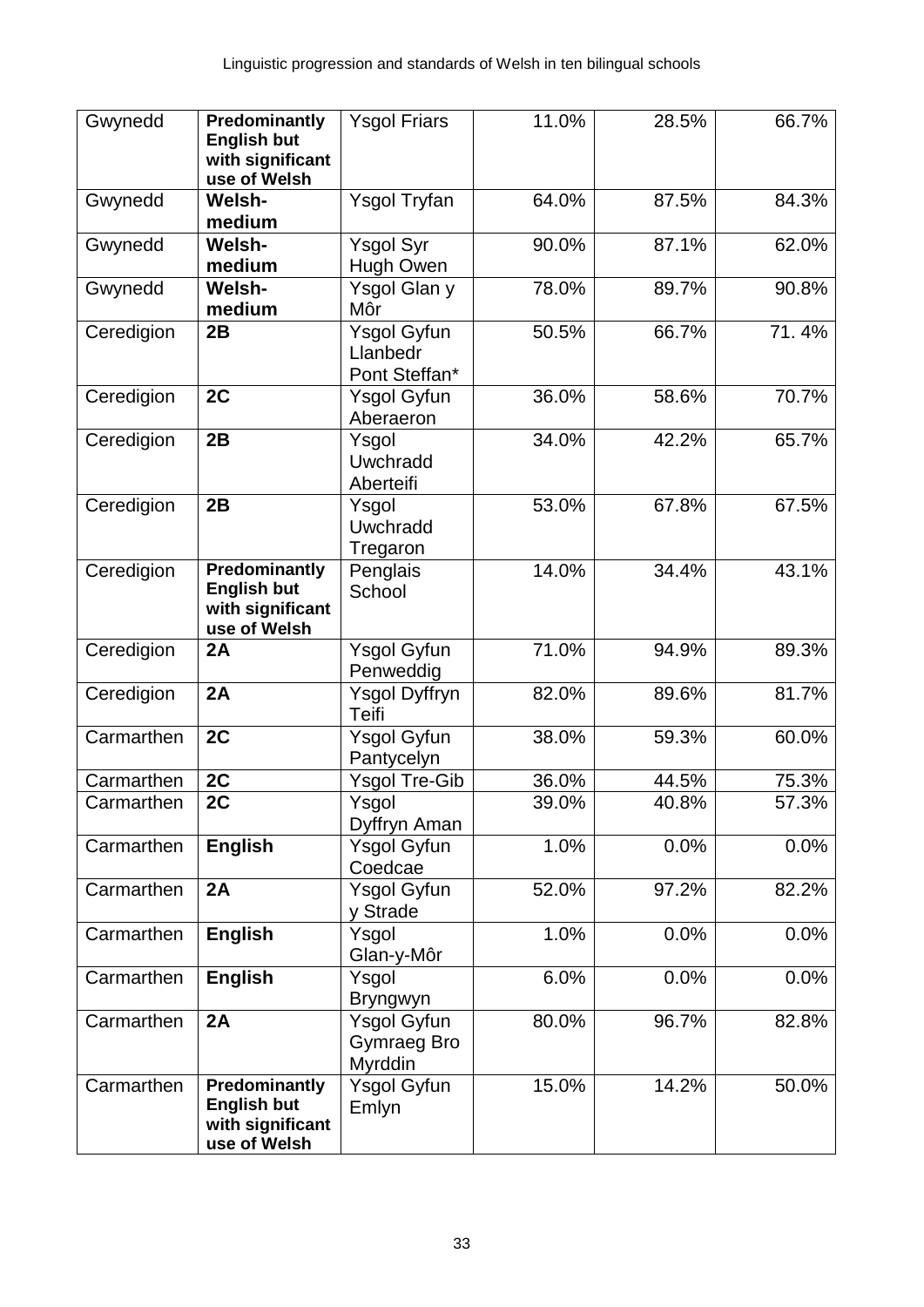| Carmarthen | 2A                                                                      | Ysgol Gyfun<br>Maes-yr-Yrfa *                        | 72.0% | 95.1% | 82.1% |
|------------|-------------------------------------------------------------------------|------------------------------------------------------|-------|-------|-------|
| Carmarthen | Predominantly<br><b>English but</b><br>with significant<br>use of Welsh | Ysgol y<br>Gwendraeth *                              | 21.0% | 23.3% | 23.5% |
| Carmarthen | Predominantly<br><b>English but</b><br>with significant<br>use of Welsh | Queen<br>Elizabeth High<br>School                    | 7.0%  | 4.6%  | 91.7% |
| Carmarthen | Predominantly<br><b>English but</b><br>with significant<br>use of Welsh | <b>Ysgol Dyffryn</b><br>Taf                          | 8.0%  | 18.9% | 48.1% |
| Carmarthen | <b>English</b>                                                          | St John Lloyd<br>Catholic<br>Comprehensive<br>School | 2.0%  | 0.0%  | 0.0%  |

*(a) Source: 2013 pupil level annual school census (PLASC) (b) Source: Welsh Government Key stage 4 results, 2012*

\* NB The data is correct for the academic year 2012-2013. Since then, three schools have merged with others and exist in different forms. The information about the linguistic category comes from the 'mylocalschool.com' website.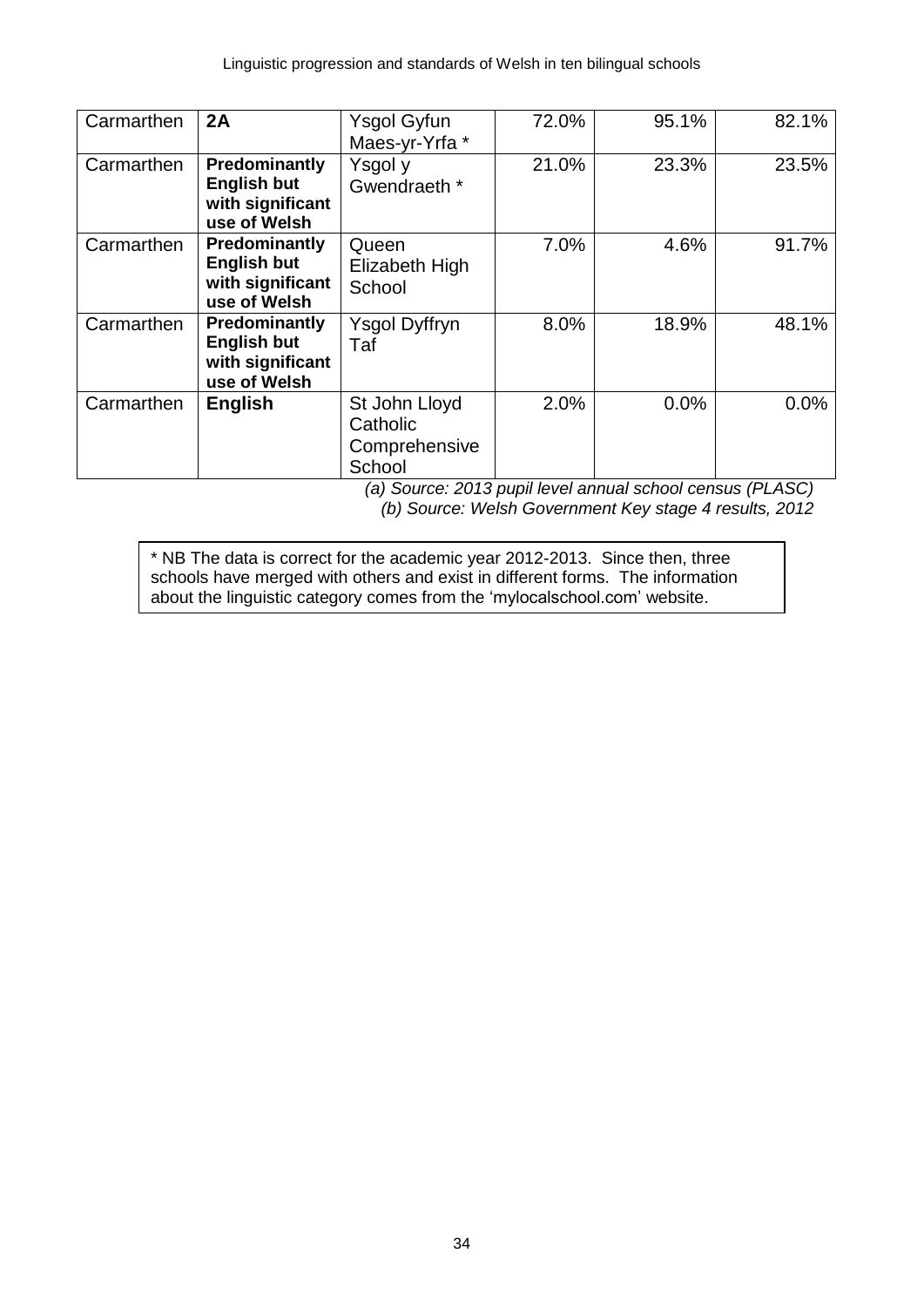# **Appendix 3: Attainment data**

As can be seen in **table 6** pupils in Gwynedd, Anglesey, Ceredigion and Carmarthenshire local authorities who are entered to sit their examinations through the medium of Welsh achieve as well as, and sometimes better than, those entered in English. In around a half of cases, this difference is significant statistically.

#### **Table 6: The achievement of pupils entered to sit GCSE examinations through the medium of Welsh and English in Gwynedd, Anglesey, Ceredigion and Carmarthenshire adjusted to consider deprivation.\***

|                                                | <b>Pupils entered for</b><br>examinations through the<br>medium of Welsh |                        | <b>Pupils entered for</b><br>examinations through<br>the medium of English |                        | Is the<br>percentage<br>point                        |
|------------------------------------------------|--------------------------------------------------------------------------|------------------------|----------------------------------------------------------------------------|------------------------|------------------------------------------------------|
|                                                | Number of<br>entrants                                                    | Percentage<br>$A^*$ -C | <b>Number of</b><br>entrants                                               | Percentage<br>$A^*$ -C | difference<br>significant<br>statistically?<br>$+ +$ |
| Art and design                                 | 363                                                                      | 85.7%                  | 278                                                                        | 79.1%                  | Yes                                                  |
| <b>Biology</b>                                 | 166                                                                      | 94.0%                  | 313                                                                        | 93.6%                  | <b>No</b>                                            |
| Chemistry                                      | 182                                                                      | 95.6%                  | 297                                                                        | 93.6%                  | <b>No</b>                                            |
| Craft, design and<br>technology                | 410                                                                      | 74.4%                  | 548                                                                        | 69.7%                  | <b>No</b>                                            |
| Drama                                          | 132                                                                      | 84.1%                  | 50                                                                         | 82.0%                  | <b>No</b>                                            |
| French                                         | 233                                                                      | 86.7%                  | 186                                                                        | 80.6%                  | <b>No</b>                                            |
| Geography                                      | 479                                                                      | 74.9%                  | 299                                                                        | 70.9%                  | <b>No</b>                                            |
| <b>History</b>                                 | 612                                                                      | 81.0%                  | 263                                                                        | 59.7%                  | Yes                                                  |
| Home economics                                 | 134                                                                      | 82.1%                  | 103                                                                        | 70.9%                  | Yes                                                  |
| Information and<br>communication<br>technology | 109                                                                      | 73.4%                  | 126                                                                        | 70.6%                  | <b>No</b>                                            |
| <b>Mathematics</b>                             | 1,579                                                                    | 71.5%                  | 1,199                                                                      | 66.9%                  | Yes                                                  |
| <b>Music</b>                                   | 198                                                                      | 96.0%                  | 68                                                                         | 88.2%                  | Yes                                                  |
| Other sciences                                 | 1,232                                                                    | 69.5%                  | 1,367                                                                      | 58.7%                  | Yes                                                  |
| Physical<br>education                          | 362                                                                      | 90.6%                  | 228                                                                        | 82.5%                  | Yes                                                  |
| <b>Physics</b>                                 | 166                                                                      | 95.8%                  | 310                                                                        | 95.8%                  | <b>No</b>                                            |
| Religious studies                              | 368                                                                      | 80.2%                  | 100                                                                        | 88.0%                  | <b>No</b>                                            |

**\*** Source: analysis of GCSE examination results data collected by Welsh Government. Because of the strong link between deprivation and achievement, the above figures only include the achievement of pupils who are not entitled to free school meals. Subjects with fewer than 50 entrants and also vocational GCSEs are not included. It should also be noted that pupils entered to sit examinations in Welsh are entitled to answer in English, should they wish to do so.

\*\* The statistical significance has been calculated using the 'Z' test.